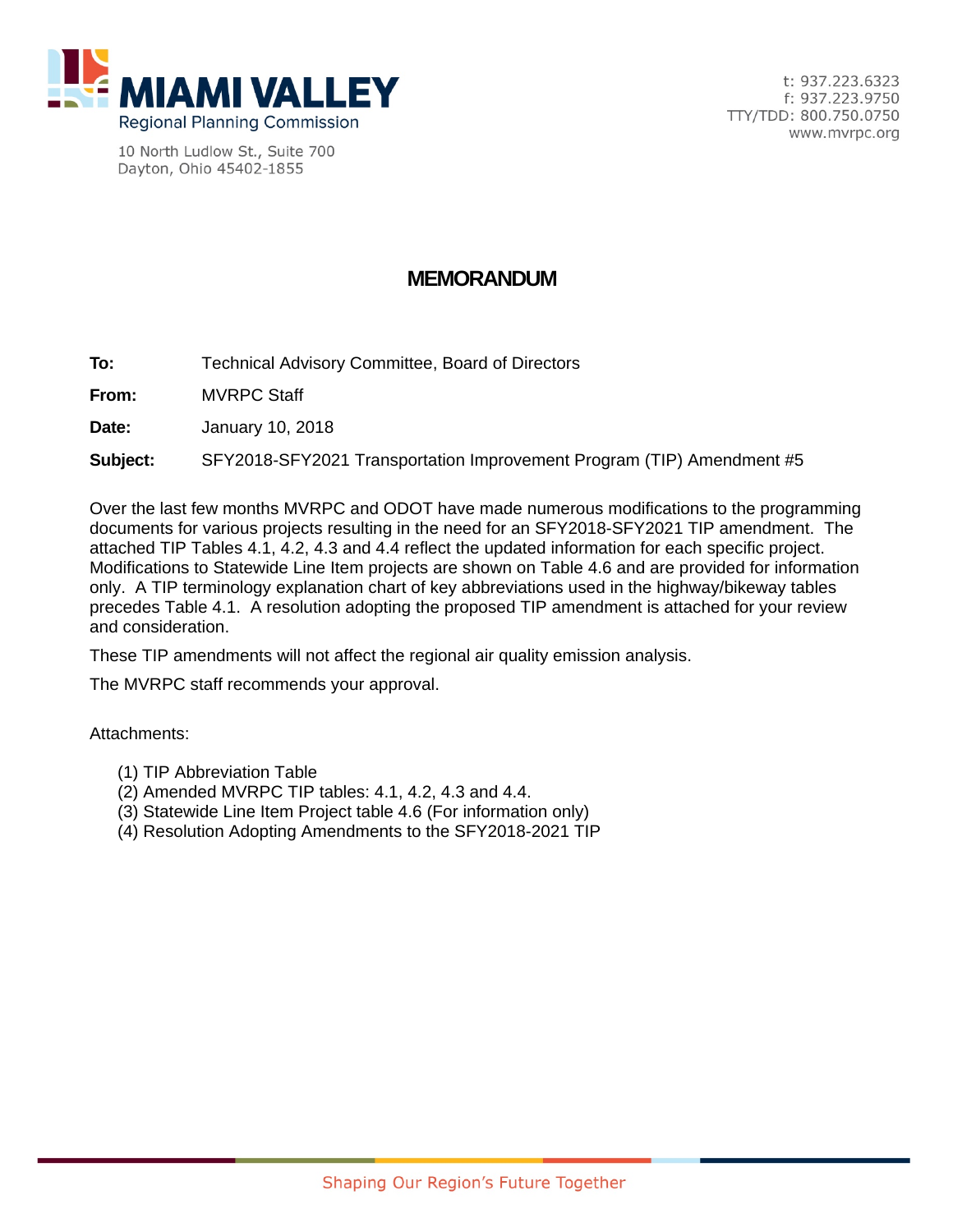# **EXPLANATION OF ABBREVIATIONS USED IN TABLES 4.1 – 4.8**

# **Project I.D. #**

### **FUND CODES, DESCRIPTION AND TYPICAL FUNDING SPLIT**

|                   |                                                                                                                   | <b>Federal Allocation of ODOT or County</b><br><b>Engineer Association Controlled Funds</b>                                                                                                                                                                                                                                                                                                                                                                                                                                                                                                                                                                                                                                                                                       | <b>Typical</b><br>Fed./Local Share                                                                                                            |
|-------------------|-------------------------------------------------------------------------------------------------------------------|-----------------------------------------------------------------------------------------------------------------------------------------------------------------------------------------------------------------------------------------------------------------------------------------------------------------------------------------------------------------------------------------------------------------------------------------------------------------------------------------------------------------------------------------------------------------------------------------------------------------------------------------------------------------------------------------------------------------------------------------------------------------------------------|-----------------------------------------------------------------------------------------------------------------------------------------------|
|                   | <b>BR</b><br><b>EAR</b><br><b>HSIP</b><br>IM<br><b>NH</b><br>OTH -Other<br><b>SPR</b><br><b>STA</b><br><b>STD</b> | -Bridge Replacement and Rehabilitation<br>-Federal Earmark, Specific Source Undetermined at this Time<br>f-5307 - Urbanized Area Formula Grant<br>f-5310 - Enhanced Mobility of Seniors and Individuals with Disabilities<br>f-5337 - State of Good Repair Program<br>f-5339 -Bus and Bus Facilities Formula Program<br>-Highway Safety Improvement Program<br>-Federal-Aid Interstate Maintenance (Resurfacing, Restoring, Rehabilitation)<br>-National Highway System<br>NHPP -National Highway Performance Program<br>-Federal State Planning and Research<br>SRTS -Safe Routes to School<br>-Surface Transportation Program (ODOT Transportation Alternatives Set-aside)<br>-Surface Transportation Program (ODOT Allocation)<br>TRAC -Transportation Review Advisory Council | 80/20<br>Varies<br>80/20<br>80/20<br>80/20<br>80/20<br>90/10<br>90/10<br>80/20<br>80/20<br>Varies<br>80/20<br>100<br>80/20<br>80/20<br>Varies |
|                   |                                                                                                                   | <b>Federal Allocation of MVRPC Funds</b>                                                                                                                                                                                                                                                                                                                                                                                                                                                                                                                                                                                                                                                                                                                                          | Fed./Local Share                                                                                                                              |
|                   | <b>STP</b><br><b>TA</b><br>TE.                                                                                    | CMAQ - Congestion Mitigation and Air Quality<br>-Surface Transportation Program<br>-Surface Transportation Program (Transportation Alternatives Set-aside)<br>-Surface Transportation Program (Transportation Enhancement Set-aside)                                                                                                                                                                                                                                                                                                                                                                                                                                                                                                                                              | Varies<br>Varies<br>Varies<br>Varies                                                                                                          |
|                   |                                                                                                                   | <b>Other Funding Sources</b>                                                                                                                                                                                                                                                                                                                                                                                                                                                                                                                                                                                                                                                                                                                                                      | Other/Local Share                                                                                                                             |
| blanning<br>egion | <b>CDBG</b><br><b>LOCAL</b><br>ODOD<br><b>OPWC</b><br><b>STATE</b>                                                | -Community Development Block Grant<br>-Local Funds<br>-Ohio Department of Development<br>-Issue 2/LTIP<br>-ODOT State Funds                                                                                                                                                                                                                                                                                                                                                                                                                                                                                                                                                                                                                                                       | Varies<br>0/100<br>Varies<br>80/20<br>0/100                                                                                                   |
| oment<br>issions  |                                                                                                                   |                                                                                                                                                                                                                                                                                                                                                                                                                                                                                                                                                                                                                                                                                                                                                                                   |                                                                                                                                               |

First Three Characters

- 000 = Unique Project Number
- Decimal Character = Subtype (as described below)
- .1 = New Construction  $.2$  = Reconstruction
- 
- .3 = Resurface
- .4 = Safety Improvement
- .5 = Bridge Replacement/Rehabilitation
- .6 = Signal Improvement
- .7 = Bikeway/Pedestrian Improvement
- .8 = Other Improvements

# **PID #**

ODOT "Project Identification Number"

### **Air Quality Status**

Identifies projects which were included

in the LRTP air quality conformity analysis Upper Row = Project is Exempt or was Analyzed Lower Row = Build Year Scenario (2020, 2030 or 2040)

# **Phase of Work**

- ENG -Environmental and Contract Plan Preparation
- ROW -Right-of-Way Acquisition
- CON -Construction
- SPR -Federal State Planning and Research

# **LRTP Goal**

- G1 -Address regional transp. needs through improved p
- G2-1 –Encourage a stronger multi-modal network in the R
- G2-2 –Maintain the regional transportation system
- G2-3 –Upgrade the regional transportation system
- G2-4 –Incorporate regional land use strategies
- G3 -Enhance attractiveness for future economic develop
- G4 -Encourage pursuit of alternative fuels to reduce emi

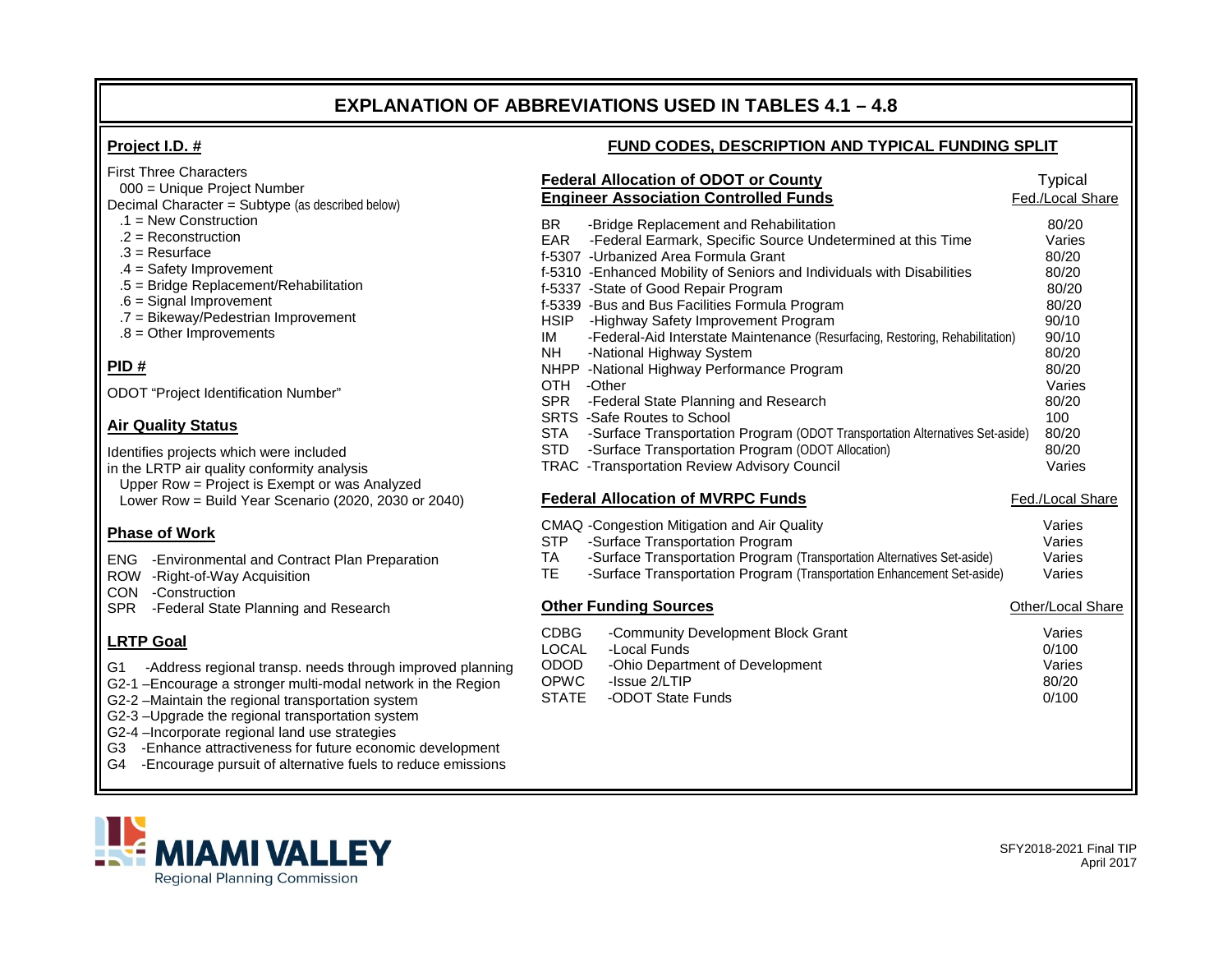

### **Table 4.1 RECOMMENDED SFY 2018 - SFY 2021 TRANSPORTATION IMPROVEMENT PROGRAM (HIGHWAY, BIKEWAY AND OTHER PROJECTS)**

#### **Greene County Projects**

|                                                                                                                                      | <b>COUNTY, ROUTE, SECTION:</b><br>GRE048-01.27<br><b>ODOT PID # 106219 MVRPC # 2091.2</b><br><b>PROJECT SPONSOR:</b> Beavercreek |                            |              |                |                                                                                                                                     |                |                |                                                                                                                                                                                                                                                                                                                                                                                                                                                                                                                                                                 |  |  |  |  |  |
|--------------------------------------------------------------------------------------------------------------------------------------|----------------------------------------------------------------------------------------------------------------------------------|----------------------------|--------------|----------------|-------------------------------------------------------------------------------------------------------------------------------------|----------------|----------------|-----------------------------------------------------------------------------------------------------------------------------------------------------------------------------------------------------------------------------------------------------------------------------------------------------------------------------------------------------------------------------------------------------------------------------------------------------------------------------------------------------------------------------------------------------------------|--|--|--|--|--|
|                                                                                                                                      |                                                                                                                                  |                            |              |                | connect into the Creekside Trail bikeway, and a pedestrian refuge island is planned where the Creekside Trail crosses Factory Road. |                |                | DESCRIPTION: Factory Road from Creekside Trail to Nutter Park-This project will widen the roadway to three lanes with curb, qutter, storm sewer, and sidewalks on both sides of the<br>roadway. This project will connect into the widening work that is planned on Factory Road as a part of the US 35 Superstreet improvements. The proposed sidewalks will                                                                                                                                                                                                   |  |  |  |  |  |
| <b>COMMENTS:</b>                                                                                                                     | New project recently approved by the Board. Federally funded phase occurs beyond the TIP.                                        |                            |              |                |                                                                                                                                     |                |                |                                                                                                                                                                                                                                                                                                                                                                                                                                                                                                                                                                 |  |  |  |  |  |
| <b>TOTAL COST (000): \$1,028</b>                                                                                                     |                                                                                                                                  | <b>LET TYPE: Local-let</b> | A.Q.: Exempt |                | LRTP GOAL: G2-3                                                                                                                     |                |                |                                                                                                                                                                                                                                                                                                                                                                                                                                                                                                                                                                 |  |  |  |  |  |
| <b>SFY2018</b><br><b>SFY2019</b><br><b>PHASE</b><br><b>FUND</b><br><b>PRIOR</b><br><b>SFY2021</b><br><b>SFY2020</b><br><b>Future</b> |                                                                                                                                  |                            |              |                |                                                                                                                                     |                |                |                                                                                                                                                                                                                                                                                                                                                                                                                                                                                                                                                                 |  |  |  |  |  |
|                                                                                                                                      | <b>ENG</b>                                                                                                                       | <b>STATE</b>               | \$8          |                |                                                                                                                                     |                |                |                                                                                                                                                                                                                                                                                                                                                                                                                                                                                                                                                                 |  |  |  |  |  |
|                                                                                                                                      | <b>ROW</b>                                                                                                                       | <b>STATE</b>               | \$60         |                |                                                                                                                                     |                |                |                                                                                                                                                                                                                                                                                                                                                                                                                                                                                                                                                                 |  |  |  |  |  |
|                                                                                                                                      | <b>ENG</b>                                                                                                                       | <b>LOCAL</b>               |              |                | \$85                                                                                                                                |                |                |                                                                                                                                                                                                                                                                                                                                                                                                                                                                                                                                                                 |  |  |  |  |  |
|                                                                                                                                      | <b>ROW</b>                                                                                                                       | <b>LOCAL</b>               |              |                |                                                                                                                                     | \$50           |                |                                                                                                                                                                                                                                                                                                                                                                                                                                                                                                                                                                 |  |  |  |  |  |
|                                                                                                                                      | \$578<br><b>CMAQ</b><br><b>CON</b>                                                                                               |                            |              |                |                                                                                                                                     |                |                |                                                                                                                                                                                                                                                                                                                                                                                                                                                                                                                                                                 |  |  |  |  |  |
|                                                                                                                                      | \$248<br><b>LOCAL</b><br><b>CON</b>                                                                                              |                            |              |                |                                                                                                                                     |                |                |                                                                                                                                                                                                                                                                                                                                                                                                                                                                                                                                                                 |  |  |  |  |  |
|                                                                                                                                      |                                                                                                                                  |                            |              |                |                                                                                                                                     |                |                |                                                                                                                                                                                                                                                                                                                                                                                                                                                                                                                                                                 |  |  |  |  |  |
|                                                                                                                                      |                                                                                                                                  |                            |              |                |                                                                                                                                     |                |                |                                                                                                                                                                                                                                                                                                                                                                                                                                                                                                                                                                 |  |  |  |  |  |
| <b>COUNTY, ROUTE, SECTION:</b>                                                                                                       |                                                                                                                                  | GRE025-03.85               |              |                | <b>ODOT PID # 106222 MVRPC # 2092.2</b>                                                                                             |                |                | <b>PROJECT SPONSOR:</b> Beavercreek                                                                                                                                                                                                                                                                                                                                                                                                                                                                                                                             |  |  |  |  |  |
|                                                                                                                                      | street signage/pavement markings during the design phase.                                                                        |                            |              |                |                                                                                                                                     |                |                | DESCRIPTION: Grange Hall Road from Summerfield Drive to Kemp Road-The existing two lane section will be widened to a three lane section. This will include one through lane in each<br>direction and a two way left turn lane. Along with this widening an 8' sidepath along the west side and a 5' sidewalk along the east side of the roadway will be included with the<br>project. This roadway will also be improved with curb and gutter and storm sewer throughout the project. The project will also evaluate the applicability of sharrows or other on- |  |  |  |  |  |
| <b>COMMENTS:</b>                                                                                                                     | New project recently approved by the Board. Federally funded phase occurs beyond the TIP.                                        |                            |              |                |                                                                                                                                     |                |                |                                                                                                                                                                                                                                                                                                                                                                                                                                                                                                                                                                 |  |  |  |  |  |
| <b>TOTAL COST (000): \$3,687</b>                                                                                                     |                                                                                                                                  | <b>LET TYPE: Local-let</b> | A.Q.: Exempt |                | LRTP GOAL: G2-3                                                                                                                     |                |                |                                                                                                                                                                                                                                                                                                                                                                                                                                                                                                                                                                 |  |  |  |  |  |
|                                                                                                                                      | <b>PHASE</b>                                                                                                                     | <b>FUND</b>                | <b>PRIOR</b> | <b>SFY2018</b> | <b>SFY2019</b>                                                                                                                      | <b>SFY2020</b> | <b>SFY2021</b> | <b>Future</b>                                                                                                                                                                                                                                                                                                                                                                                                                                                                                                                                                   |  |  |  |  |  |
|                                                                                                                                      | <b>ENG</b>                                                                                                                       | <b>STATE</b>               | \$31         |                |                                                                                                                                     |                |                |                                                                                                                                                                                                                                                                                                                                                                                                                                                                                                                                                                 |  |  |  |  |  |
|                                                                                                                                      | <b>ROW</b>                                                                                                                       | <b>STATE</b>               | \$60         |                |                                                                                                                                     |                |                |                                                                                                                                                                                                                                                                                                                                                                                                                                                                                                                                                                 |  |  |  |  |  |
|                                                                                                                                      | <b>ENG</b>                                                                                                                       | <b>LOCAL</b>               |              |                |                                                                                                                                     |                | \$300          |                                                                                                                                                                                                                                                                                                                                                                                                                                                                                                                                                                 |  |  |  |  |  |
|                                                                                                                                      | <b>ROW</b>                                                                                                                       | <b>LOCAL</b>               |              |                |                                                                                                                                     |                |                | \$300                                                                                                                                                                                                                                                                                                                                                                                                                                                                                                                                                           |  |  |  |  |  |
|                                                                                                                                      | <b>CON</b>                                                                                                                       | <b>CMAQ</b>                |              |                |                                                                                                                                     |                |                | \$2,247                                                                                                                                                                                                                                                                                                                                                                                                                                                                                                                                                         |  |  |  |  |  |
|                                                                                                                                      | <b>CON</b>                                                                                                                       | <b>LOCAL</b>               |              |                |                                                                                                                                     |                |                | \$749                                                                                                                                                                                                                                                                                                                                                                                                                                                                                                                                                           |  |  |  |  |  |
|                                                                                                                                      |                                                                                                                                  |                            |              |                |                                                                                                                                     |                |                |                                                                                                                                                                                                                                                                                                                                                                                                                                                                                                                                                                 |  |  |  |  |  |

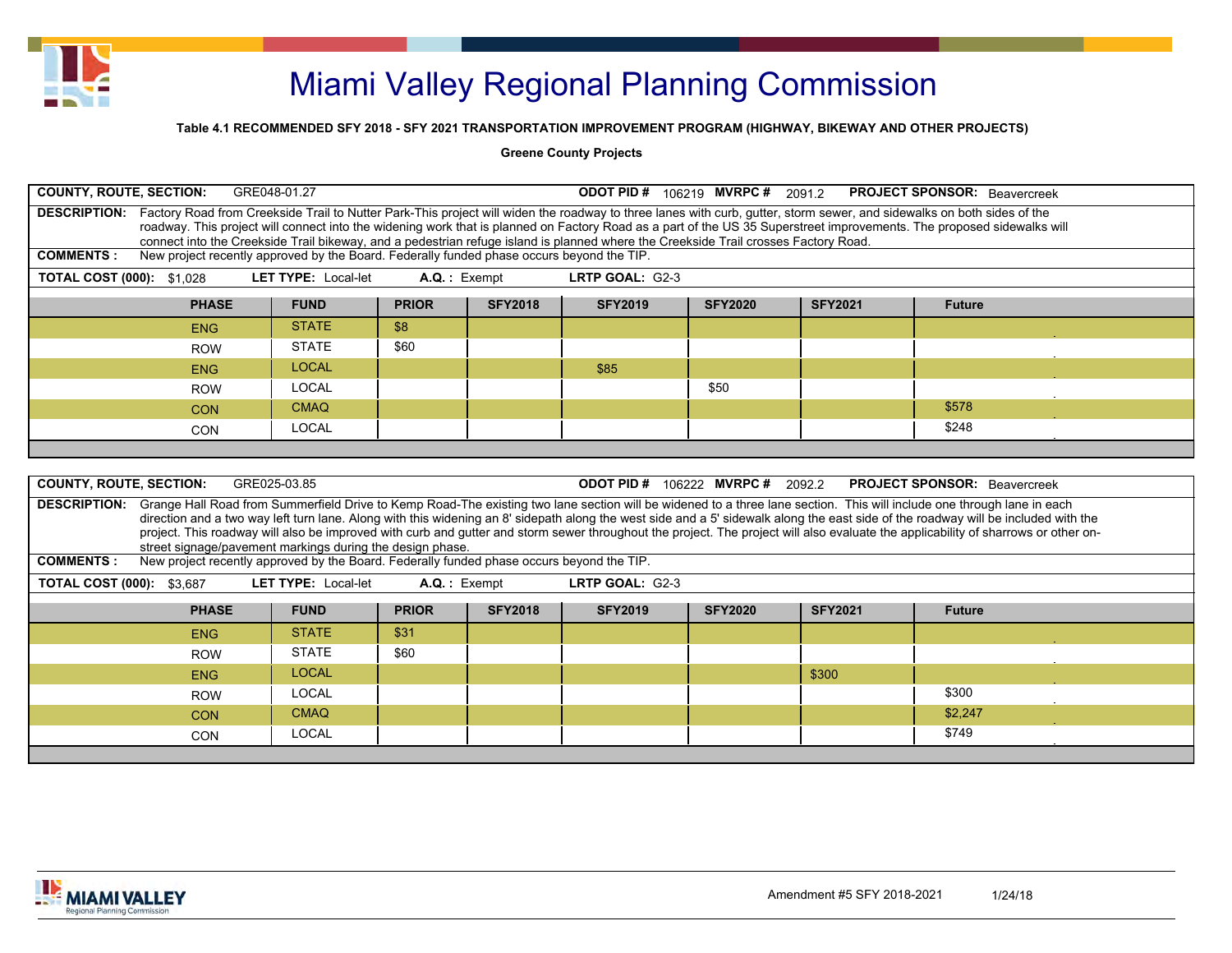**Greene County Projects**

| <b>COUNTY, ROUTE, SECTION:</b>    |                                                                                                                                                                                                                      | GRE001-01.83                 |                 |                | <b>ODOT PID # 106319 MVRPC # 2094.7</b> |                        |                | <b>PROJECT SPONSOR:</b> Fairborn                                                                                                                                                       |  |
|-----------------------------------|----------------------------------------------------------------------------------------------------------------------------------------------------------------------------------------------------------------------|------------------------------|-----------------|----------------|-----------------------------------------|------------------------|----------------|----------------------------------------------------------------------------------------------------------------------------------------------------------------------------------------|--|
|                                   | improvements, construction of retaining walls, and installation of lighting for pedestrian facilities.                                                                                                               |                              |                 |                |                                         |                        |                | DESCRIPTION: Colonel Glenn Highway from University Boulevard to Old Yellow Springs Road-Installation of new sidewalk, pedestrian crossings with ADA compliant curb ramps, signal       |  |
| <b>COMMENTS:</b>                  | New project recently approved by the Board. Federally funded phase occurs beyond the TIP.                                                                                                                            |                              |                 |                |                                         |                        |                |                                                                                                                                                                                        |  |
| <b>TOTAL COST (000): \$1,347</b>  |                                                                                                                                                                                                                      | LET TYPE: Local-let          | $A.Q.$ : Exempt |                | LRTP GOAL: G2-1                         |                        |                |                                                                                                                                                                                        |  |
|                                   | <b>PHASE</b>                                                                                                                                                                                                         | <b>FUND</b>                  | <b>PRIOR</b>    | <b>SFY2018</b> | <b>SFY2019</b>                          | <b>SFY2020</b>         | <b>SFY2021</b> | <b>Future</b>                                                                                                                                                                          |  |
|                                   | <b>ENG</b>                                                                                                                                                                                                           | <b>LOCAL</b>                 |                 |                |                                         | \$100                  |                |                                                                                                                                                                                        |  |
|                                   | CON                                                                                                                                                                                                                  | <b>CMAQ</b>                  |                 |                |                                         |                        |                | \$920                                                                                                                                                                                  |  |
|                                   | <b>CON</b>                                                                                                                                                                                                           | <b>LOCAL</b>                 |                 |                |                                         |                        |                | \$326                                                                                                                                                                                  |  |
|                                   |                                                                                                                                                                                                                      |                              |                 |                |                                         |                        |                |                                                                                                                                                                                        |  |
|                                   |                                                                                                                                                                                                                      |                              |                 |                |                                         |                        |                |                                                                                                                                                                                        |  |
| <b>COUNTY, ROUTE, SECTION:</b>    |                                                                                                                                                                                                                      | GRE444-04.60                 |                 |                | <b>ODOT PID # 107120 MVRPC # 2086.3</b> |                        |                | <b>PROJECT SPONSOR:</b> Fairborn                                                                                                                                                       |  |
|                                   | <b>DESCRIPTION:</b> SR 444 from East Lindberg Drive to East Dayton Drive-Urban paving.                                                                                                                               |                              |                 |                |                                         |                        |                |                                                                                                                                                                                        |  |
| <b>COMMENTS:</b>                  | New project, not in current TIP.                                                                                                                                                                                     |                              |                 |                |                                         |                        |                |                                                                                                                                                                                        |  |
| <b>TOTAL COST (000): \$497</b>    |                                                                                                                                                                                                                      | <b>LET TYPE: Traditional</b> | $A.Q.$ : Exempt |                | LRTP GOAL: G2-2                         |                        |                |                                                                                                                                                                                        |  |
|                                   |                                                                                                                                                                                                                      |                              |                 |                |                                         |                        |                |                                                                                                                                                                                        |  |
|                                   | <b>PHASE</b>                                                                                                                                                                                                         | <b>FUND</b>                  | <b>PRIOR</b>    | <b>SFY2018</b> | <b>SFY2019</b>                          | <b>SFY2020</b>         | <b>SFY2021</b> | <b>Future</b>                                                                                                                                                                          |  |
|                                   | <b>ENG</b>                                                                                                                                                                                                           | <b>STATE</b>                 |                 | \$14           |                                         |                        |                |                                                                                                                                                                                        |  |
|                                   | <b>CON</b>                                                                                                                                                                                                           | <b>LOCAL</b>                 |                 |                |                                         | \$241                  |                |                                                                                                                                                                                        |  |
|                                   | <b>CON</b>                                                                                                                                                                                                           | <b>NHPP</b>                  |                 |                |                                         | \$241                  |                |                                                                                                                                                                                        |  |
|                                   |                                                                                                                                                                                                                      |                              |                 |                |                                         |                        |                |                                                                                                                                                                                        |  |
|                                   |                                                                                                                                                                                                                      |                              |                 |                |                                         |                        |                |                                                                                                                                                                                        |  |
| <b>COUNTY, ROUTE, SECTION:</b>    |                                                                                                                                                                                                                      | GRE675-00.00                 |                 |                | <b>ODOT PID # 94254</b>                 | <b>MVRPC#</b> $1762.3$ |                | <b>PROJECT SPONSOR: ODOT District-8</b>                                                                                                                                                |  |
|                                   |                                                                                                                                                                                                                      |                              |                 |                |                                         |                        |                | DESCRIPTION: I-675 from the Montgomery/Greene County Line to approximately 4,600' west of North Fairfield Road-Resurfacing and pavement repair. Project also includes bridge overlays, |  |
| <b>COMMENTS:</b>                  | approach slabs, and joint work on mainline and overhead bridges within these limits.<br>Increased Federal and State construction funds and construction delayed from SFY2019 to SFY2020 to reflect changes in Ellis. |                              |                 |                |                                         |                        |                |                                                                                                                                                                                        |  |
| <b>TOTAL COST (000): \$20,045</b> |                                                                                                                                                                                                                      | <b>LET TYPE: Traditional</b> | $A.Q.$ : Exempt |                | LRTP GOAL: G2-2                         |                        |                |                                                                                                                                                                                        |  |
|                                   |                                                                                                                                                                                                                      |                              |                 |                |                                         |                        |                |                                                                                                                                                                                        |  |
|                                   | <b>PHASE</b>                                                                                                                                                                                                         | <b>FUND</b>                  | <b>PRIOR</b>    | <b>SFY2018</b> | <b>SFY2019</b>                          | <b>SFY2020</b>         | <b>SFY2021</b> | <b>Future</b>                                                                                                                                                                          |  |
|                                   | <b>ENG</b>                                                                                                                                                                                                           | <b>STATE</b>                 |                 | \$143          |                                         |                        |                |                                                                                                                                                                                        |  |
|                                   | CON<br><b>CON</b>                                                                                                                                                                                                    | <b>NHPP</b><br><b>STATE</b>  |                 |                |                                         | \$17,911<br>\$1.990    |                |                                                                                                                                                                                        |  |

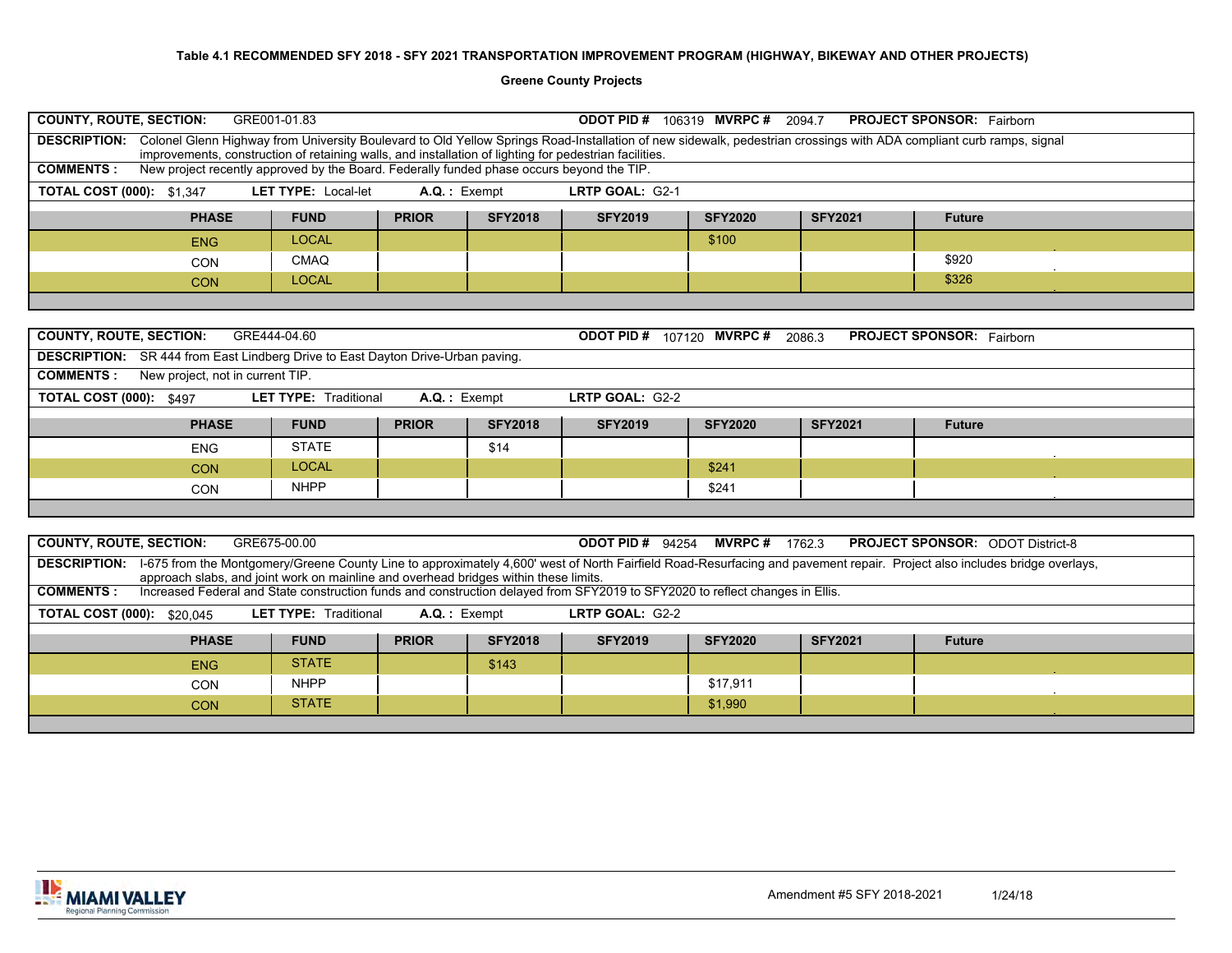**Greene County Projects**

| <b>COUNTY, ROUTE, SECTION:</b>                                                                                                                                                         | <b>GRE - Creekside Trail</b><br>Resurfacing                                                                                                                                                                                                                                                                                                                                                                                                                                      |                                                                |                 | <b>ODOT PID # 98161 MVRPC #</b> |                | 1660.7         | <b>PROJECT SPONSOR:</b> Greene Co. Parks |                                                                                                   |  |  |  |  |  |  |  |  |  |  |  |
|----------------------------------------------------------------------------------------------------------------------------------------------------------------------------------------|----------------------------------------------------------------------------------------------------------------------------------------------------------------------------------------------------------------------------------------------------------------------------------------------------------------------------------------------------------------------------------------------------------------------------------------------------------------------------------|----------------------------------------------------------------|-----------------|---------------------------------|----------------|----------------|------------------------------------------|---------------------------------------------------------------------------------------------------|--|--|--|--|--|--|--|--|--|--|--|
|                                                                                                                                                                                        | DESCRIPTION: Creekside Trail from Alpha Road to West Street at Xenia Station-Apply 1.5" of asphalt over the existing surface course. Installation of a 3' wide topsoil berm against new<br>pavement with seed, fertilizer, and mulch. Application of thermoplastic pavement markings with silica sand for skid resistance. Full depth pavement repairs where needed.<br>Construction moved up to SFY2018 from SFY2019 based on request from project sponsor.<br><b>COMMENTS:</b> |                                                                |                 |                                 |                |                |                                          |                                                                                                   |  |  |  |  |  |  |  |  |  |  |  |
|                                                                                                                                                                                        |                                                                                                                                                                                                                                                                                                                                                                                                                                                                                  |                                                                |                 |                                 |                |                |                                          |                                                                                                   |  |  |  |  |  |  |  |  |  |  |  |
| <b>TOTAL COST (000): \$479</b>                                                                                                                                                         | <b>LET TYPE: Traditional</b>                                                                                                                                                                                                                                                                                                                                                                                                                                                     |                                                                | $A.Q.$ : Exempt | LRTP GOAL: G2-2                 |                |                |                                          |                                                                                                   |  |  |  |  |  |  |  |  |  |  |  |
|                                                                                                                                                                                        | <b>PHASE</b><br><b>FUND</b>                                                                                                                                                                                                                                                                                                                                                                                                                                                      | <b>PRIOR</b>                                                   | <b>SFY2018</b>  | <b>SFY2019</b>                  | <b>SFY2020</b> | <b>SFY2021</b> | <b>Future</b>                            |                                                                                                   |  |  |  |  |  |  |  |  |  |  |  |
| <b>ENG</b>                                                                                                                                                                             | <b>STATE</b>                                                                                                                                                                                                                                                                                                                                                                                                                                                                     | \$11                                                           |                 |                                 |                |                |                                          |                                                                                                   |  |  |  |  |  |  |  |  |  |  |  |
| <b>CON</b>                                                                                                                                                                             | <b>LOCAL</b>                                                                                                                                                                                                                                                                                                                                                                                                                                                                     |                                                                | \$126           |                                 |                |                |                                          |                                                                                                   |  |  |  |  |  |  |  |  |  |  |  |
|                                                                                                                                                                                        | <b>TA</b><br><b>CON</b>                                                                                                                                                                                                                                                                                                                                                                                                                                                          |                                                                | \$342           |                                 |                |                |                                          |                                                                                                   |  |  |  |  |  |  |  |  |  |  |  |
|                                                                                                                                                                                        |                                                                                                                                                                                                                                                                                                                                                                                                                                                                                  |                                                                |                 |                                 |                |                |                                          |                                                                                                   |  |  |  |  |  |  |  |  |  |  |  |
|                                                                                                                                                                                        |                                                                                                                                                                                                                                                                                                                                                                                                                                                                                  |                                                                |                 |                                 |                |                |                                          |                                                                                                   |  |  |  |  |  |  |  |  |  |  |  |
| <b>COUNTY, ROUTE, SECTION:</b><br><b>ODOT PID # 98576</b><br><b>MVRPC#</b><br>GRE - Sugarcreek SRTS 14<br>1665.7<br><b>PROJECT SPONSOR:</b> Sugarcreek Twp. (Gre)<br>Feedwire          |                                                                                                                                                                                                                                                                                                                                                                                                                                                                                  |                                                                |                 |                                 |                |                |                                          |                                                                                                   |  |  |  |  |  |  |  |  |  |  |  |
| DESCRIPTION: Feedwire Road from Adam's Place to Eden Meadows Way-Construct a shared use path along the south side of the road. This section of path will also include the installation | of a crosswalk at Adam's Place and on Feedwire Road at the Roger Scott/Eden Meadows Way intersection.                                                                                                                                                                                                                                                                                                                                                                            |                                                                |                 |                                 |                |                |                                          |                                                                                                   |  |  |  |  |  |  |  |  |  |  |  |
| <b>COMMENTS:</b>                                                                                                                                                                       |                                                                                                                                                                                                                                                                                                                                                                                                                                                                                  |                                                                |                 |                                 |                |                |                                          |                                                                                                   |  |  |  |  |  |  |  |  |  |  |  |
| <b>TOTAL COST (000): \$477</b>                                                                                                                                                         | <b>LET TYPE: Traditional</b>                                                                                                                                                                                                                                                                                                                                                                                                                                                     |                                                                |                 | LRTP GOAL: G2-1                 |                |                |                                          | Increased Federal R/W funds and decreased Federal construction funds to reflect changes in Ellis. |  |  |  |  |  |  |  |  |  |  |  |
|                                                                                                                                                                                        | <b>FUND</b>                                                                                                                                                                                                                                                                                                                                                                                                                                                                      | A.Q.: Exempt<br><b>SFY2018</b><br><b>PHASE</b><br><b>PRIOR</b> |                 |                                 |                |                |                                          |                                                                                                   |  |  |  |  |  |  |  |  |  |  |  |
| <b>ENG</b>                                                                                                                                                                             |                                                                                                                                                                                                                                                                                                                                                                                                                                                                                  |                                                                |                 | <b>SFY2019</b>                  | <b>SFY2020</b> | <b>SFY2021</b> | <b>Future</b>                            |                                                                                                   |  |  |  |  |  |  |  |  |  |  |  |
|                                                                                                                                                                                        | <b>STA</b>                                                                                                                                                                                                                                                                                                                                                                                                                                                                       | \$21                                                           |                 |                                 |                |                |                                          |                                                                                                   |  |  |  |  |  |  |  |  |  |  |  |
| <b>ENG</b>                                                                                                                                                                             | <b>STATE</b>                                                                                                                                                                                                                                                                                                                                                                                                                                                                     | \$20                                                           |                 |                                 |                |                |                                          |                                                                                                   |  |  |  |  |  |  |  |  |  |  |  |
|                                                                                                                                                                                        | <b>STATE</b><br><b>ROW</b>                                                                                                                                                                                                                                                                                                                                                                                                                                                       | \$2                                                            |                 |                                 |                |                |                                          |                                                                                                   |  |  |  |  |  |  |  |  |  |  |  |
| <b>ENG</b>                                                                                                                                                                             | <b>STA</b>                                                                                                                                                                                                                                                                                                                                                                                                                                                                       | \$42                                                           |                 |                                 |                |                |                                          |                                                                                                   |  |  |  |  |  |  |  |  |  |  |  |
| <b>ENG</b>                                                                                                                                                                             | <b>LOCAL</b>                                                                                                                                                                                                                                                                                                                                                                                                                                                                     | \$2                                                            |                 |                                 |                |                |                                          |                                                                                                   |  |  |  |  |  |  |  |  |  |  |  |
| <b>ENG</b>                                                                                                                                                                             | <b>STA</b>                                                                                                                                                                                                                                                                                                                                                                                                                                                                       | \$14                                                           |                 |                                 |                |                |                                          |                                                                                                   |  |  |  |  |  |  |  |  |  |  |  |
|                                                                                                                                                                                        | <b>STA</b><br><b>ROW</b>                                                                                                                                                                                                                                                                                                                                                                                                                                                         |                                                                | \$127           |                                 |                |                |                                          |                                                                                                   |  |  |  |  |  |  |  |  |  |  |  |
| <b>CON</b>                                                                                                                                                                             | <b>STA</b>                                                                                                                                                                                                                                                                                                                                                                                                                                                                       |                                                                |                 | \$244                           |                |                |                                          |                                                                                                   |  |  |  |  |  |  |  |  |  |  |  |
| <b>CON</b>                                                                                                                                                                             | <b>STATE</b>                                                                                                                                                                                                                                                                                                                                                                                                                                                                     |                                                                |                 | \$5                             |                |                |                                          |                                                                                                   |  |  |  |  |  |  |  |  |  |  |  |

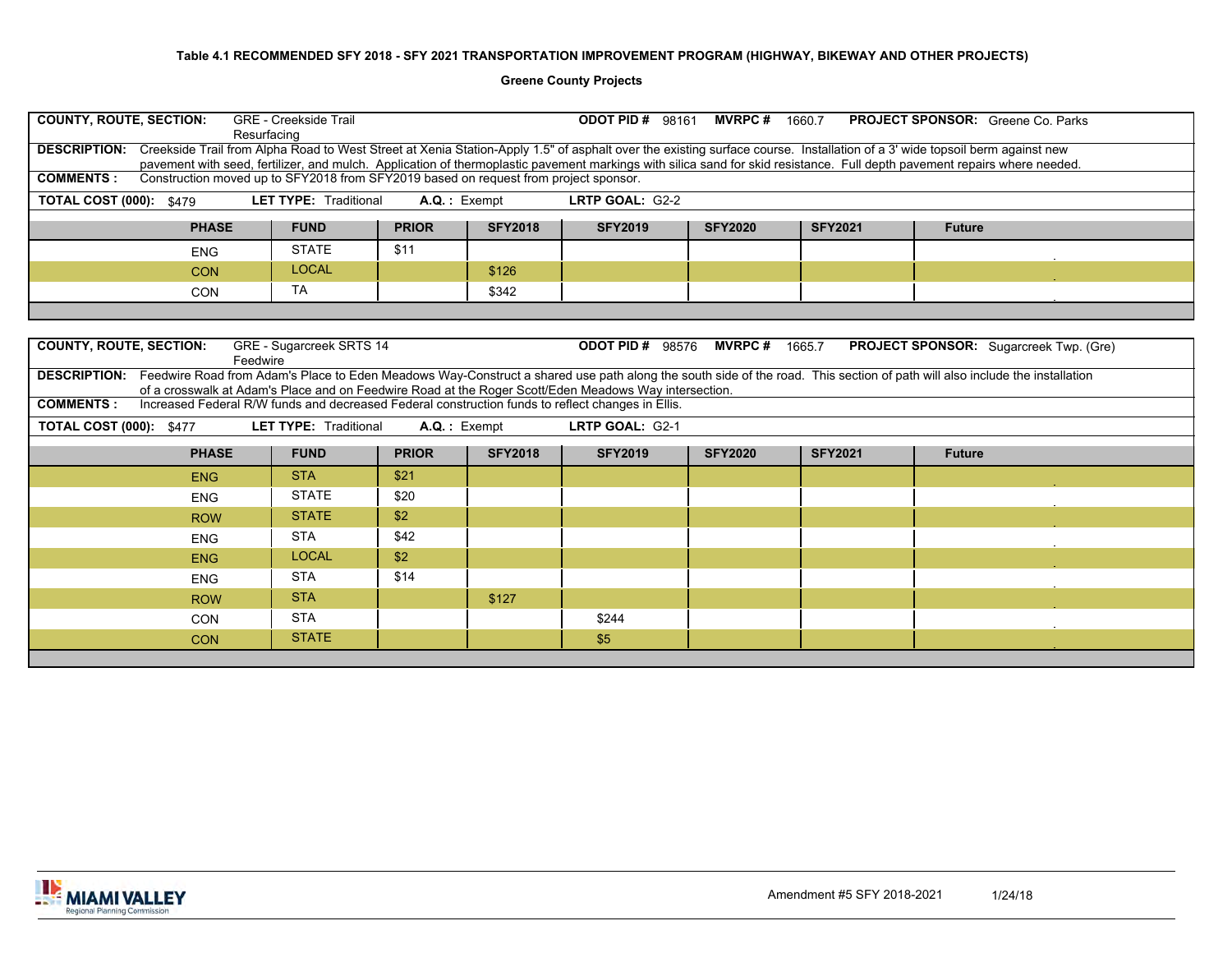

### **Table 4.2 RECOMMENDED SFY 2018 - SFY 2021 TRANSPORTATION IMPROVEMENT PROGRAM (HIGHWAY, BIKEWAY AND OTHER PROJECTS)**

**Miami County Projects**

| <b>COUNTY, ROUTE, SECTION:</b><br>MIA075-14.15/14.57<br><b>ODOT PID #</b><br><b>MVRPC</b> #<br><b>PROJECT SPONSOR: ODOT District-7</b><br>97798<br>1624.5                                                                                                                                                                                                                                                |              |       |       |         |  |  |  |  |  |  |  |  |
|----------------------------------------------------------------------------------------------------------------------------------------------------------------------------------------------------------------------------------------------------------------------------------------------------------------------------------------------------------------------------------------------------------|--------------|-------|-------|---------|--|--|--|--|--|--|--|--|
| I-75 over B&O RR north of Piqua-Troy Road-Remove and replace bridge decks, replace bearings and convert to semi integral abutments, patch pier columns and paint<br><b>DESCRIPTION:</b><br>structural steel and seal concrete surfaces with epoxy urethane sealer. I-75 between Piqua-Troy Road and the CSX Railroad to the north-Rehab with LMC overlay and widen<br>to provide a 12' outside shoulder. |              |       |       |         |  |  |  |  |  |  |  |  |
| Decreased State construction funds to reflect changes in Ellis.<br><b>COMMENTS:</b>                                                                                                                                                                                                                                                                                                                      |              |       |       |         |  |  |  |  |  |  |  |  |
| <b>LET TYPE: Traditional</b><br>$A.Q.:$ Exempt<br>LRTP GOAL: G2-2<br><b>TOTAL COST (000): \$9.551</b>                                                                                                                                                                                                                                                                                                    |              |       |       |         |  |  |  |  |  |  |  |  |
| <b>SFY2018</b><br><b>FUND</b><br><b>PRIOR</b><br><b>SFY2019</b><br><b>PHASE</b><br><b>SFY2020</b><br><b>SFY2021</b><br><b>Future</b>                                                                                                                                                                                                                                                                     |              |       |       |         |  |  |  |  |  |  |  |  |
| <b>STATE</b><br>\$2<br>ENG                                                                                                                                                                                                                                                                                                                                                                               |              |       |       |         |  |  |  |  |  |  |  |  |
| <b>ENG</b>                                                                                                                                                                                                                                                                                                                                                                                               | <b>NHPP</b>  | \$352 |       |         |  |  |  |  |  |  |  |  |
| <b>ENG</b>                                                                                                                                                                                                                                                                                                                                                                                               | <b>STATE</b> | \$39  |       |         |  |  |  |  |  |  |  |  |
| <b>ENG</b>                                                                                                                                                                                                                                                                                                                                                                                               | <b>NHPP</b>  | \$776 |       |         |  |  |  |  |  |  |  |  |
| <b>ENG</b>                                                                                                                                                                                                                                                                                                                                                                                               | <b>STATE</b> | \$285 |       |         |  |  |  |  |  |  |  |  |
| <b>ENG</b>                                                                                                                                                                                                                                                                                                                                                                                               | <b>NHPP</b>  |       | \$114 |         |  |  |  |  |  |  |  |  |
| <b>ENG</b>                                                                                                                                                                                                                                                                                                                                                                                               | <b>STATE</b> |       | \$15  |         |  |  |  |  |  |  |  |  |
| <b>ROW</b>                                                                                                                                                                                                                                                                                                                                                                                               | <b>NHPP</b>  |       |       | \$45    |  |  |  |  |  |  |  |  |
| <b>CON</b>                                                                                                                                                                                                                                                                                                                                                                                               | <b>STATE</b> |       |       | \$7,918 |  |  |  |  |  |  |  |  |
| <b>ROW</b>                                                                                                                                                                                                                                                                                                                                                                                               | <b>STATE</b> |       |       | \$5     |  |  |  |  |  |  |  |  |
|                                                                                                                                                                                                                                                                                                                                                                                                          |              |       |       |         |  |  |  |  |  |  |  |  |

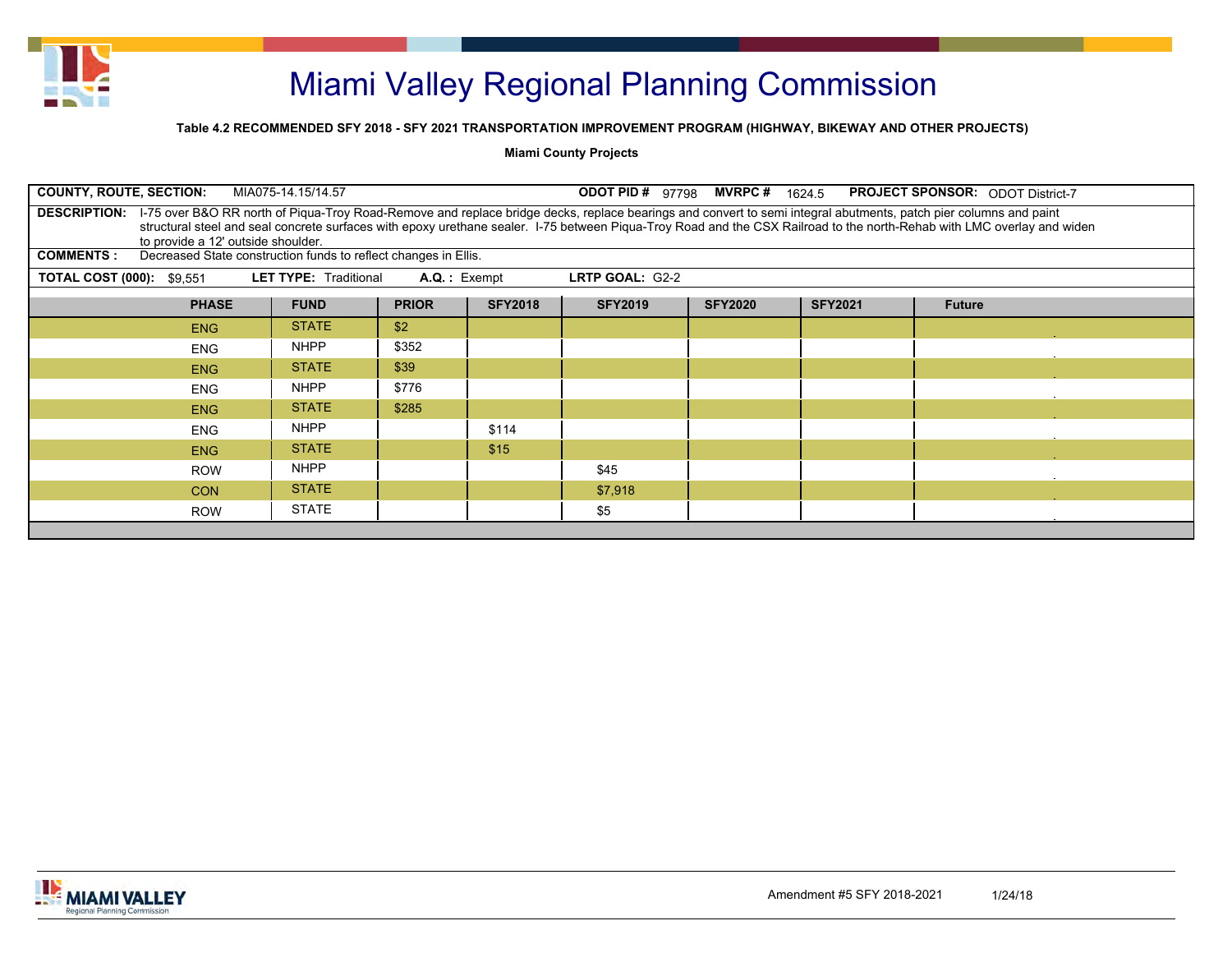

#### **Table 4.3 RECOMMENDED SFY 2018 - SFY 2021 TRANSPORTATION IMPROVEMENT PROGRAM (HIGHWAY, BIKEWAY AND OTHER PROJECTS)**

| <b>COUNTY, ROUTE, SECTION:</b><br>MOT075-00.76<br><b>ODOT PID # 104979 MVRPC # 1975.4</b><br><b>PROJECT SPONSOR: ODOT District-7</b>                                                                                                                                                                                                                                                                                                                                                                                     |                                                                                                             |                                       |                 |                |                                         |                |                |                                                                                                                                                                                        |  |  |  |  |  |
|--------------------------------------------------------------------------------------------------------------------------------------------------------------------------------------------------------------------------------------------------------------------------------------------------------------------------------------------------------------------------------------------------------------------------------------------------------------------------------------------------------------------------|-------------------------------------------------------------------------------------------------------------|---------------------------------------|-----------------|----------------|-----------------------------------------|----------------|----------------|----------------------------------------------------------------------------------------------------------------------------------------------------------------------------------------|--|--|--|--|--|
| DESCRIPTION: Austin Boulevard at I-75-Reconfigure WB approach lane assignment from 3 lanes where the right turn lane is under yield control to 4 lanes where the dual right turn lanes will<br>be under signal control. Austin Boulevard at Austin Landings intersection-Reconfigure WB approach lane assignments from 4 lanes (T-T-T-R) to 4 lanes (T-T-T-TR). Work on<br>SR 741 to include restriping the previously constructed roadway to include dual left turn lanes for NB traffic turning left onto Austin Blvd. |                                                                                                             |                                       |                 |                |                                         |                |                |                                                                                                                                                                                        |  |  |  |  |  |
| <b>COMMENTS:</b><br>Increased Federal and State PE funds in SFY2018 and SFY2019 and increased Federal and State construction funds to reflect changes in Ellis.                                                                                                                                                                                                                                                                                                                                                          |                                                                                                             |                                       |                 |                |                                         |                |                |                                                                                                                                                                                        |  |  |  |  |  |
| <b>LET TYPE: Traditional</b><br><b>TOTAL COST (000): \$1.814</b><br>$A.Q.:$ Exempt<br>LRTP GOAL: G2-3                                                                                                                                                                                                                                                                                                                                                                                                                    |                                                                                                             |                                       |                 |                |                                         |                |                |                                                                                                                                                                                        |  |  |  |  |  |
| <b>SFY2018</b><br><b>PHASE</b><br><b>FUND</b><br><b>PRIOR</b><br><b>SFY2019</b><br><b>SFY2020</b><br><b>SFY2021</b><br><b>Future</b>                                                                                                                                                                                                                                                                                                                                                                                     |                                                                                                             |                                       |                 |                |                                         |                |                |                                                                                                                                                                                        |  |  |  |  |  |
|                                                                                                                                                                                                                                                                                                                                                                                                                                                                                                                          | <b>ENG</b>                                                                                                  | <b>STATE</b>                          | \$166           |                |                                         |                |                |                                                                                                                                                                                        |  |  |  |  |  |
|                                                                                                                                                                                                                                                                                                                                                                                                                                                                                                                          | <b>ENG</b>                                                                                                  | <b>NHPP</b>                           |                 | \$198          |                                         |                |                |                                                                                                                                                                                        |  |  |  |  |  |
|                                                                                                                                                                                                                                                                                                                                                                                                                                                                                                                          | <b>ENG</b>                                                                                                  | <b>STATE</b>                          |                 | \$22           |                                         |                |                |                                                                                                                                                                                        |  |  |  |  |  |
|                                                                                                                                                                                                                                                                                                                                                                                                                                                                                                                          | <b>CON</b>                                                                                                  | <b>NHPP</b>                           |                 |                | \$1,204                                 |                |                |                                                                                                                                                                                        |  |  |  |  |  |
|                                                                                                                                                                                                                                                                                                                                                                                                                                                                                                                          | <b>ENG</b>                                                                                                  | <b>NHPP</b>                           |                 |                | \$81                                    |                |                |                                                                                                                                                                                        |  |  |  |  |  |
|                                                                                                                                                                                                                                                                                                                                                                                                                                                                                                                          | <b>STATE</b><br><b>CON</b><br>\$134                                                                         |                                       |                 |                |                                         |                |                |                                                                                                                                                                                        |  |  |  |  |  |
|                                                                                                                                                                                                                                                                                                                                                                                                                                                                                                                          | <b>ENG</b>                                                                                                  | <b>STATE</b>                          |                 |                | \$9                                     |                |                |                                                                                                                                                                                        |  |  |  |  |  |
|                                                                                                                                                                                                                                                                                                                                                                                                                                                                                                                          |                                                                                                             |                                       |                 |                |                                         |                |                |                                                                                                                                                                                        |  |  |  |  |  |
|                                                                                                                                                                                                                                                                                                                                                                                                                                                                                                                          |                                                                                                             |                                       |                 |                |                                         |                |                |                                                                                                                                                                                        |  |  |  |  |  |
| <b>COUNTY, ROUTE, SECTION:</b>                                                                                                                                                                                                                                                                                                                                                                                                                                                                                           |                                                                                                             | MOT - Wilmington Pike<br>Improvements |                 |                | <b>ODOT PID # 105752 MVRPC # 2041.2</b> |                |                | <b>PROJECT SPONSOR:</b> Kettering                                                                                                                                                      |  |  |  |  |  |
|                                                                                                                                                                                                                                                                                                                                                                                                                                                                                                                          | Woodman Drive connecting into the existing walk and continuing south approximately 200' south of Bigger Rd. |                                       |                 |                |                                         |                |                | DESCRIPTION: Wilmington Pike from E. Stroop Road to the Centerville Corp Limit-Roadway surface paving and 5' sidewalk on the west side of Stroop Rd. starting near the intersection of |  |  |  |  |  |
| <b>COMMENTS:</b>                                                                                                                                                                                                                                                                                                                                                                                                                                                                                                         | Construction moved up to SFY2020 from SFY2021 based on request from project sponsor.                        |                                       |                 |                |                                         |                |                |                                                                                                                                                                                        |  |  |  |  |  |
| <b>TOTAL COST (000): \$1.617</b>                                                                                                                                                                                                                                                                                                                                                                                                                                                                                         |                                                                                                             | <b>LET TYPE: Local-let</b>            | $A.Q.$ : Exempt |                | LRTP GOAL: G2-2                         |                |                |                                                                                                                                                                                        |  |  |  |  |  |
|                                                                                                                                                                                                                                                                                                                                                                                                                                                                                                                          | <b>PHASE</b>                                                                                                | <b>FUND</b>                           | <b>PRIOR</b>    | <b>SFY2018</b> | <b>SFY2019</b>                          | <b>SFY2020</b> | <b>SFY2021</b> | <b>Future</b>                                                                                                                                                                          |  |  |  |  |  |
|                                                                                                                                                                                                                                                                                                                                                                                                                                                                                                                          | <b>ROW</b>                                                                                                  | <b>LOCAL</b>                          |                 |                | \$34                                    |                |                |                                                                                                                                                                                        |  |  |  |  |  |
|                                                                                                                                                                                                                                                                                                                                                                                                                                                                                                                          | <b>ENG</b>                                                                                                  | <b>STATE</b>                          |                 |                | \$18                                    |                |                |                                                                                                                                                                                        |  |  |  |  |  |
|                                                                                                                                                                                                                                                                                                                                                                                                                                                                                                                          | <b>CON</b>                                                                                                  | <b>LOCAL</b>                          |                 |                |                                         | \$626          |                |                                                                                                                                                                                        |  |  |  |  |  |
|                                                                                                                                                                                                                                                                                                                                                                                                                                                                                                                          | <b>CON</b>                                                                                                  | <b>STP</b>                            |                 |                |                                         | \$939          |                |                                                                                                                                                                                        |  |  |  |  |  |
|                                                                                                                                                                                                                                                                                                                                                                                                                                                                                                                          |                                                                                                             |                                       |                 |                |                                         |                |                |                                                                                                                                                                                        |  |  |  |  |  |

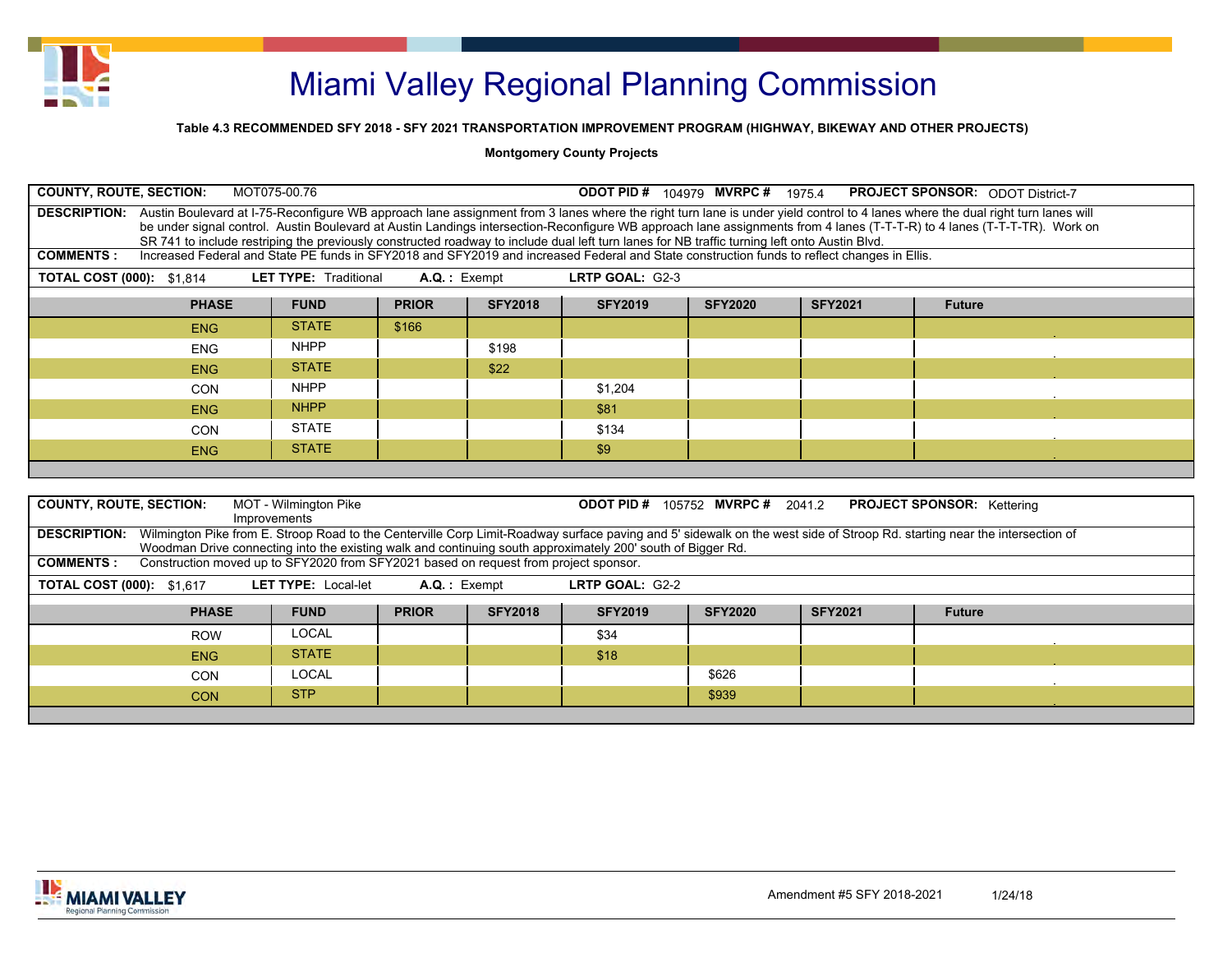|                                                                                                                                      | <b>COUNTY, ROUTE, SECTION:</b><br>MOT - Dryden Road Multiuse<br><b>ODOT PID # 105876 MVRPC # 2100.7</b><br><b>PROJECT SPONSOR: Moraine</b><br>Path. Ph. 1<br>DESCRIPTION: Along the east side of Dryden Road from Main Street to Northlawn Avenue-Installation of a multiuse path. |                                |                |                |                                                                                                                                                             |                |                |                                                                                                                                                                                                                                                                                                                                                                |  |  |  |  |
|--------------------------------------------------------------------------------------------------------------------------------------|------------------------------------------------------------------------------------------------------------------------------------------------------------------------------------------------------------------------------------------------------------------------------------|--------------------------------|----------------|----------------|-------------------------------------------------------------------------------------------------------------------------------------------------------------|----------------|----------------|----------------------------------------------------------------------------------------------------------------------------------------------------------------------------------------------------------------------------------------------------------------------------------------------------------------------------------------------------------------|--|--|--|--|
|                                                                                                                                      |                                                                                                                                                                                                                                                                                    |                                |                |                |                                                                                                                                                             |                |                |                                                                                                                                                                                                                                                                                                                                                                |  |  |  |  |
| <b>COMMENTS:</b>                                                                                                                     | New project recently approved by the Board. Federally funded phase occurs beyond the TIP.                                                                                                                                                                                          |                                |                |                |                                                                                                                                                             |                |                |                                                                                                                                                                                                                                                                                                                                                                |  |  |  |  |
| <b>TOTAL COST (000): \$596</b>                                                                                                       |                                                                                                                                                                                                                                                                                    | <b>LET TYPE: Local-let</b>     | A.Q.: Exempt   |                | LRTP GOAL: G2-1                                                                                                                                             |                |                |                                                                                                                                                                                                                                                                                                                                                                |  |  |  |  |
| <b>PHASE</b><br><b>FUND</b><br><b>PRIOR</b><br><b>SFY2018</b><br><b>SFY2019</b><br><b>SFY2020</b><br><b>SFY2021</b><br><b>Future</b> |                                                                                                                                                                                                                                                                                    |                                |                |                |                                                                                                                                                             |                |                |                                                                                                                                                                                                                                                                                                                                                                |  |  |  |  |
|                                                                                                                                      | <b>ENG</b>                                                                                                                                                                                                                                                                         | <b>LOCAL</b>                   |                |                | \$5                                                                                                                                                         |                |                |                                                                                                                                                                                                                                                                                                                                                                |  |  |  |  |
| <b>STATE</b><br>\$6<br><b>ENG</b>                                                                                                    |                                                                                                                                                                                                                                                                                    |                                |                |                |                                                                                                                                                             |                |                |                                                                                                                                                                                                                                                                                                                                                                |  |  |  |  |
|                                                                                                                                      | <b>CON</b>                                                                                                                                                                                                                                                                         | CMAQ                           |                |                |                                                                                                                                                             |                |                | \$409                                                                                                                                                                                                                                                                                                                                                          |  |  |  |  |
|                                                                                                                                      | <b>CON</b>                                                                                                                                                                                                                                                                         | <b>LOCAL</b>                   |                |                |                                                                                                                                                             |                |                | \$175                                                                                                                                                                                                                                                                                                                                                          |  |  |  |  |
|                                                                                                                                      |                                                                                                                                                                                                                                                                                    |                                |                |                |                                                                                                                                                             |                |                |                                                                                                                                                                                                                                                                                                                                                                |  |  |  |  |
|                                                                                                                                      |                                                                                                                                                                                                                                                                                    |                                |                |                |                                                                                                                                                             |                |                |                                                                                                                                                                                                                                                                                                                                                                |  |  |  |  |
| <b>COUNTY, ROUTE, SECTION:</b>                                                                                                       |                                                                                                                                                                                                                                                                                    | MOT - Kettering Signals, Ph. 3 |                |                | <b>ODOT PID # 105950 MVRPC # 2099.6</b>                                                                                                                     |                |                | <b>PROJECT SPONSOR:</b> Kettering                                                                                                                                                                                                                                                                                                                              |  |  |  |  |
|                                                                                                                                      |                                                                                                                                                                                                                                                                                    |                                |                |                |                                                                                                                                                             |                |                | DESCRIPTION: Ackerman Boulevard at Dorothy Lane, Marshall Road at Wilmington Pike, David Road at Wilmington Pike, Bigger Road at David Road, David Road at Marshall Road and<br>Patterson Road at Rembrandt Boulevard-Complete reconstruction of six traffic signals, installation of new traffic surveillance cameras at each location, and relocation of the |  |  |  |  |
| <b>COMMENTS:</b>                                                                                                                     | New project recently approved by the Board. Federally funded phase occurs beyond the TIP.                                                                                                                                                                                          |                                |                |                | existing fiber optic signal interconnect cable underground. Street lights will be added to the traffic signal poles, pedestrian amenities will be upgraded. |                |                |                                                                                                                                                                                                                                                                                                                                                                |  |  |  |  |
| <b>TOTAL COST (000): \$2,044</b>                                                                                                     |                                                                                                                                                                                                                                                                                    | <b>LET TYPE: Local-let</b>     | $A.Q.:$ Exempt |                | LRTP GOAL: G2-3                                                                                                                                             |                |                |                                                                                                                                                                                                                                                                                                                                                                |  |  |  |  |
|                                                                                                                                      |                                                                                                                                                                                                                                                                                    |                                |                |                |                                                                                                                                                             |                |                |                                                                                                                                                                                                                                                                                                                                                                |  |  |  |  |
|                                                                                                                                      | <b>PHASE</b>                                                                                                                                                                                                                                                                       | <b>FUND</b>                    | <b>PRIOR</b>   | <b>SFY2018</b> | <b>SFY2019</b>                                                                                                                                              | <b>SFY2020</b> | <b>SFY2021</b> | <b>Future</b>                                                                                                                                                                                                                                                                                                                                                  |  |  |  |  |
|                                                                                                                                      | <b>ENG</b>                                                                                                                                                                                                                                                                         | <b>LOCAL</b>                   |                |                | \$100                                                                                                                                                       |                |                |                                                                                                                                                                                                                                                                                                                                                                |  |  |  |  |
|                                                                                                                                      | <b>ENG</b>                                                                                                                                                                                                                                                                         | <b>STATE</b>                   |                |                | \$21                                                                                                                                                        |                |                |                                                                                                                                                                                                                                                                                                                                                                |  |  |  |  |
|                                                                                                                                      | <b>ROW</b>                                                                                                                                                                                                                                                                         | <b>LOCAL</b>                   |                |                |                                                                                                                                                             | \$100          |                |                                                                                                                                                                                                                                                                                                                                                                |  |  |  |  |
|                                                                                                                                      | <b>CON</b>                                                                                                                                                                                                                                                                         | <b>CMAQ</b>                    |                |                |                                                                                                                                                             |                |                | \$1,440                                                                                                                                                                                                                                                                                                                                                        |  |  |  |  |
|                                                                                                                                      | CON                                                                                                                                                                                                                                                                                | <b>LOCAL</b>                   |                |                |                                                                                                                                                             |                |                | \$383                                                                                                                                                                                                                                                                                                                                                          |  |  |  |  |
|                                                                                                                                      |                                                                                                                                                                                                                                                                                    |                                |                |                |                                                                                                                                                             |                |                |                                                                                                                                                                                                                                                                                                                                                                |  |  |  |  |

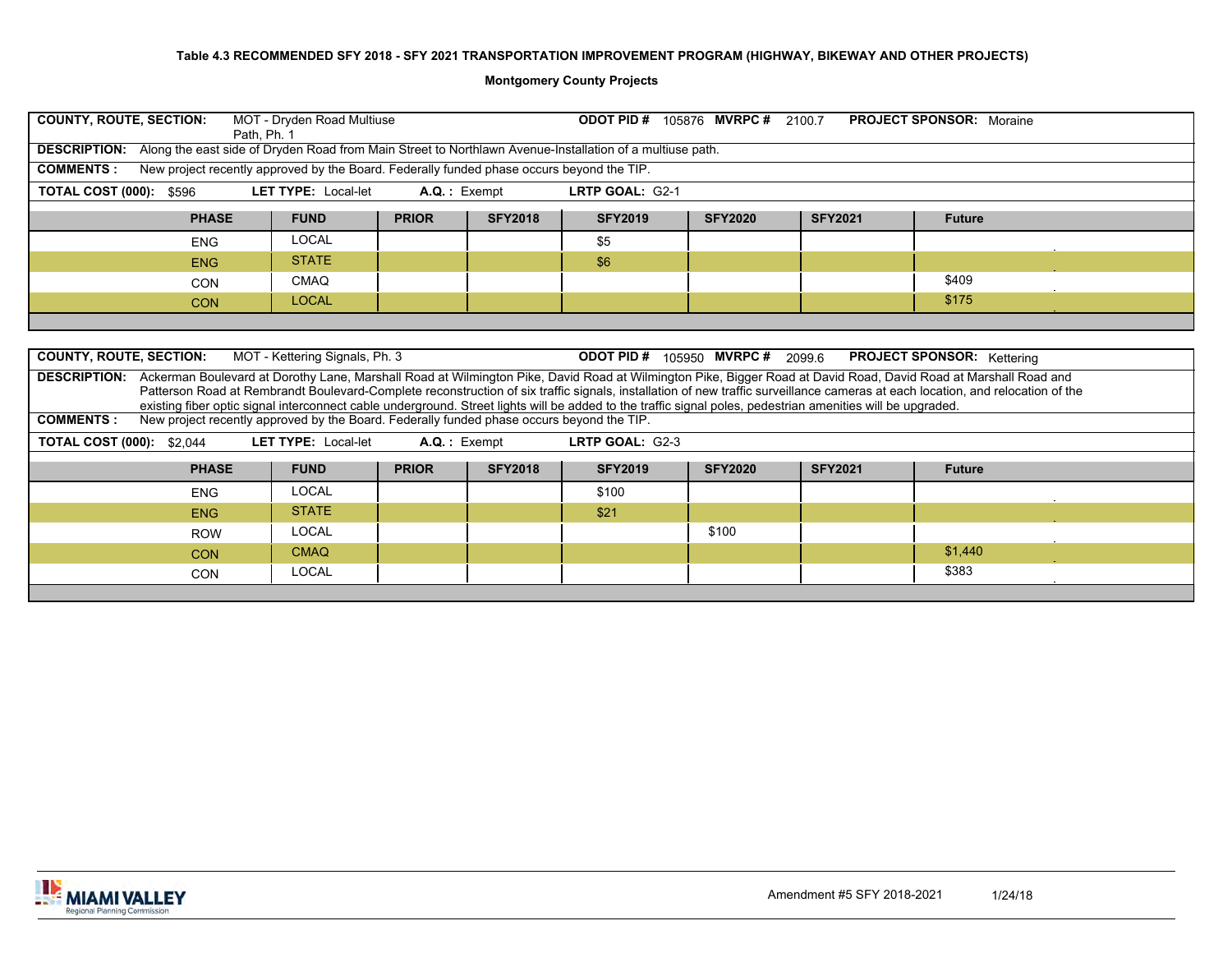| <b>COUNTY, ROUTE, SECTION:</b><br>MOT - Washington Street Bike<br><b>PROJECT SPONSOR:</b> Dayton<br><b>ODOT PID #</b><br>106125 MVRPC # 2093.7<br>Path                                                                                                                                                                                          |                                                                                                                   |  |      |      |  |       |  |  |  |  |  |  |
|-------------------------------------------------------------------------------------------------------------------------------------------------------------------------------------------------------------------------------------------------------------------------------------------------------------------------------------------------|-------------------------------------------------------------------------------------------------------------------|--|------|------|--|-------|--|--|--|--|--|--|
| Washington Street from Perry Street to Veterans Parkway, then south along Veterans Parkway to the Great Miami River Bike Path-Construction of a 10' wide bike path along<br><b>DESCRIPTION:</b><br>Washington Street and the installation of sharrows along Veterans Parkway. This project also requires the curb and sidewalk to be realigned. |                                                                                                                   |  |      |      |  |       |  |  |  |  |  |  |
| New project recently approved by the Board. Federally funded phase occurs beyond the TIP.<br><b>COMMENTS:</b>                                                                                                                                                                                                                                   |                                                                                                                   |  |      |      |  |       |  |  |  |  |  |  |
| LRTP GOAL: G2-1<br><b>TOTAL COST (000): \$541</b><br><b>LET TYPE: Local-let</b><br>$A.Q.:$ Exempt                                                                                                                                                                                                                                               |                                                                                                                   |  |      |      |  |       |  |  |  |  |  |  |
| <b>SFY2018</b><br><b>PRIOR</b><br><b>SFY2019</b><br><b>SFY2021</b><br><b>PHASE</b><br><b>FUND</b><br><b>SFY2020</b><br><b>Future</b>                                                                                                                                                                                                            |                                                                                                                   |  |      |      |  |       |  |  |  |  |  |  |
| <b>ENG</b>                                                                                                                                                                                                                                                                                                                                      | <b>STATE</b>                                                                                                      |  | \$19 |      |  |       |  |  |  |  |  |  |
| <b>STATE</b><br>\$40<br><b>ROW</b>                                                                                                                                                                                                                                                                                                              |                                                                                                                   |  |      |      |  |       |  |  |  |  |  |  |
| <b>ENG</b>                                                                                                                                                                                                                                                                                                                                      | <b>LOCAL</b>                                                                                                      |  |      | \$25 |  |       |  |  |  |  |  |  |
| <b>ROW</b>                                                                                                                                                                                                                                                                                                                                      | LOCAL                                                                                                             |  |      |      |  | \$50  |  |  |  |  |  |  |
| <b>CON</b>                                                                                                                                                                                                                                                                                                                                      | <b>CMAQ</b>                                                                                                       |  |      |      |  | \$301 |  |  |  |  |  |  |
| <b>CON</b>                                                                                                                                                                                                                                                                                                                                      | LOCAL                                                                                                             |  |      |      |  | \$106 |  |  |  |  |  |  |
|                                                                                                                                                                                                                                                                                                                                                 |                                                                                                                   |  |      |      |  |       |  |  |  |  |  |  |
|                                                                                                                                                                                                                                                                                                                                                 |                                                                                                                   |  |      |      |  |       |  |  |  |  |  |  |
| <b>COUNTY, ROUTE, SECTION:</b>                                                                                                                                                                                                                                                                                                                  | MOT035-15.13S<br><b>ODOT PID #</b><br><b>MVRPC#</b><br><b>PROJECT SPONSOR: ODOT District-7</b><br>91600<br>1478.5 |  |      |      |  |       |  |  |  |  |  |  |
| <b>DESCRIPTION:</b> US 35 between Broadway Street and the CSX Railroad-Overlay the bridge deck using hydrodemolition. Limited approach work.<br><b>OOMMENTO</b> : Description controls and contract of Objects and the control of the selection of the control of EUC                                                                           |                                                                                                                   |  |      |      |  |       |  |  |  |  |  |  |

| <b>COMMENTS:</b>                 | Removed Federal construction funds and increased State construction funds to reflect changes in Ellis. |                              |                |                |                 |                |                |               |  |  |  |  |  |  |
|----------------------------------|--------------------------------------------------------------------------------------------------------|------------------------------|----------------|----------------|-----------------|----------------|----------------|---------------|--|--|--|--|--|--|
| <b>TOTAL COST (000): \$1,856</b> |                                                                                                        | <b>LET TYPE: Traditional</b> | $A.Q.:$ Exempt |                | LRTP GOAL: G2-2 |                |                |               |  |  |  |  |  |  |
|                                  | <b>PHASE</b>                                                                                           | <b>FUND</b>                  | <b>PRIOR</b>   | <b>SFY2018</b> | <b>SFY2019</b>  | <b>SFY2020</b> | <b>SFY2021</b> | <b>Future</b> |  |  |  |  |  |  |
|                                  | <b>ROW</b>                                                                                             | <b>NHPP</b>                  | \$20           |                |                 |                |                |               |  |  |  |  |  |  |
|                                  | <b>ENG</b>                                                                                             | STATE                        | \$300          |                |                 |                |                |               |  |  |  |  |  |  |
|                                  | <b>ROW</b>                                                                                             | <b>STATE</b>                 | \$5            |                |                 |                |                |               |  |  |  |  |  |  |
|                                  | <b>CON</b>                                                                                             | <b>STATE</b>                 |                |                | \$1,531         |                |                |               |  |  |  |  |  |  |
|                                  |                                                                                                        |                              |                |                |                 |                |                |               |  |  |  |  |  |  |

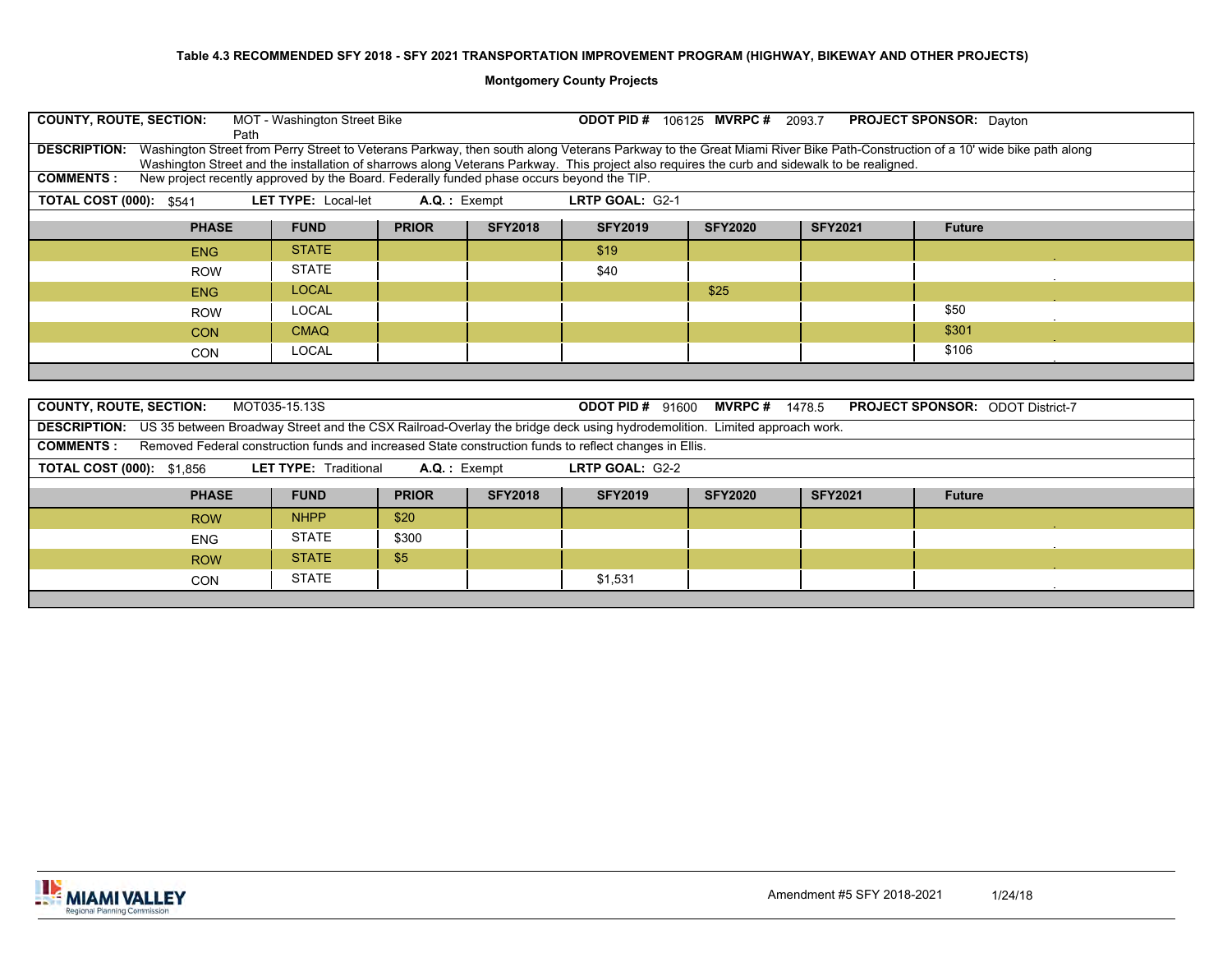| <b>COUNTY, ROUTE, SECTION:</b>                                                                                                                                                                                                      | MOT075-10.44                 |                 |                | <b>ODOT PID # 91606 MVRPC # 1299.5</b> |                |                | <b>PROJECT SPONSOR: ODOT District-7</b>                                                                                                                            |
|-------------------------------------------------------------------------------------------------------------------------------------------------------------------------------------------------------------------------------------|------------------------------|-----------------|----------------|----------------------------------------|----------------|----------------|--------------------------------------------------------------------------------------------------------------------------------------------------------------------|
| DESCRIPTION: I-75 over Carillon Boulevard-Replace deficient bridge decks, superstructures and hinge joints and resurface the pavement. Also included is the removal of the Texas<br>turnaround from the Edwin C. Moses interchange. |                              |                 |                |                                        |                |                |                                                                                                                                                                    |
| <b>COMMENTS:</b>                                                                                                                                                                                                                    |                              |                 |                |                                        |                |                | Added Federal and State PE and R/W funds in SFY2018, decreased Federal NHPP construction funds and increased State construction funds to reflect changes in Ellis. |
| <b>TOTAL COST (000): \$22,055</b>                                                                                                                                                                                                   | <b>LET TYPE: Traditional</b> | $A.Q.$ : Exempt |                | LRTP GOAL: G2-2                        |                |                |                                                                                                                                                                    |
| <b>PHASE</b>                                                                                                                                                                                                                        | <b>FUND</b>                  | <b>PRIOR</b>    | <b>SFY2018</b> | <b>SFY2019</b>                         | <b>SFY2020</b> | <b>SFY2021</b> | <b>Future</b>                                                                                                                                                      |
| <b>ENG</b>                                                                                                                                                                                                                          | <b>BR</b>                    | \$226           |                |                                        |                |                |                                                                                                                                                                    |
| <b>ENG</b>                                                                                                                                                                                                                          | <b>STATE</b>                 | \$25            |                |                                        |                |                |                                                                                                                                                                    |
| <b>ENG</b>                                                                                                                                                                                                                          | <b>BR</b>                    | \$650           |                |                                        |                |                |                                                                                                                                                                    |
| <b>ENG</b>                                                                                                                                                                                                                          | <b>STATE</b>                 | \$72            |                |                                        |                |                |                                                                                                                                                                    |
| <b>ENG</b>                                                                                                                                                                                                                          | <b>STATE</b>                 | \$166           |                |                                        |                |                |                                                                                                                                                                    |
| <b>ROW</b>                                                                                                                                                                                                                          | <b>STATE</b>                 | \$40            |                |                                        |                |                |                                                                                                                                                                    |
| <b>ENG</b>                                                                                                                                                                                                                          | <b>BR</b>                    | \$135           |                |                                        |                |                |                                                                                                                                                                    |
| <b>ENG</b>                                                                                                                                                                                                                          | <b>NHPP</b>                  | \$15            |                |                                        |                |                |                                                                                                                                                                    |
| <b>ROW</b>                                                                                                                                                                                                                          | <b>NHPP</b>                  | \$58            |                |                                        |                |                |                                                                                                                                                                    |
| <b>ENG</b>                                                                                                                                                                                                                          | <b>STATE</b>                 | \$17            |                |                                        |                |                |                                                                                                                                                                    |
| <b>ROW</b>                                                                                                                                                                                                                          | <b>STATE</b>                 | \$6             |                |                                        |                |                |                                                                                                                                                                    |
| <b>ENG</b>                                                                                                                                                                                                                          | <b>NHPP</b>                  |                 | \$6            |                                        |                |                |                                                                                                                                                                    |
| <b>ROW</b>                                                                                                                                                                                                                          | <b>NHPP</b>                  |                 | \$23           |                                        |                |                |                                                                                                                                                                    |
| <b>ENG</b>                                                                                                                                                                                                                          | <b>STATE</b>                 |                 | \$1            |                                        |                |                |                                                                                                                                                                    |
| <b>ROW</b>                                                                                                                                                                                                                          | <b>STATE</b>                 |                 | \$3            |                                        |                |                |                                                                                                                                                                    |
| <b>CON</b>                                                                                                                                                                                                                          | <b>BR</b>                    |                 |                | \$2,288                                |                |                |                                                                                                                                                                    |
| <b>CON</b>                                                                                                                                                                                                                          | <b>NHPP</b>                  |                 |                | \$4,041                                |                |                |                                                                                                                                                                    |
| CON                                                                                                                                                                                                                                 | <b>STATE</b>                 |                 |                | \$14,284                               |                |                |                                                                                                                                                                    |
|                                                                                                                                                                                                                                     |                              |                 |                |                                        |                |                |                                                                                                                                                                    |

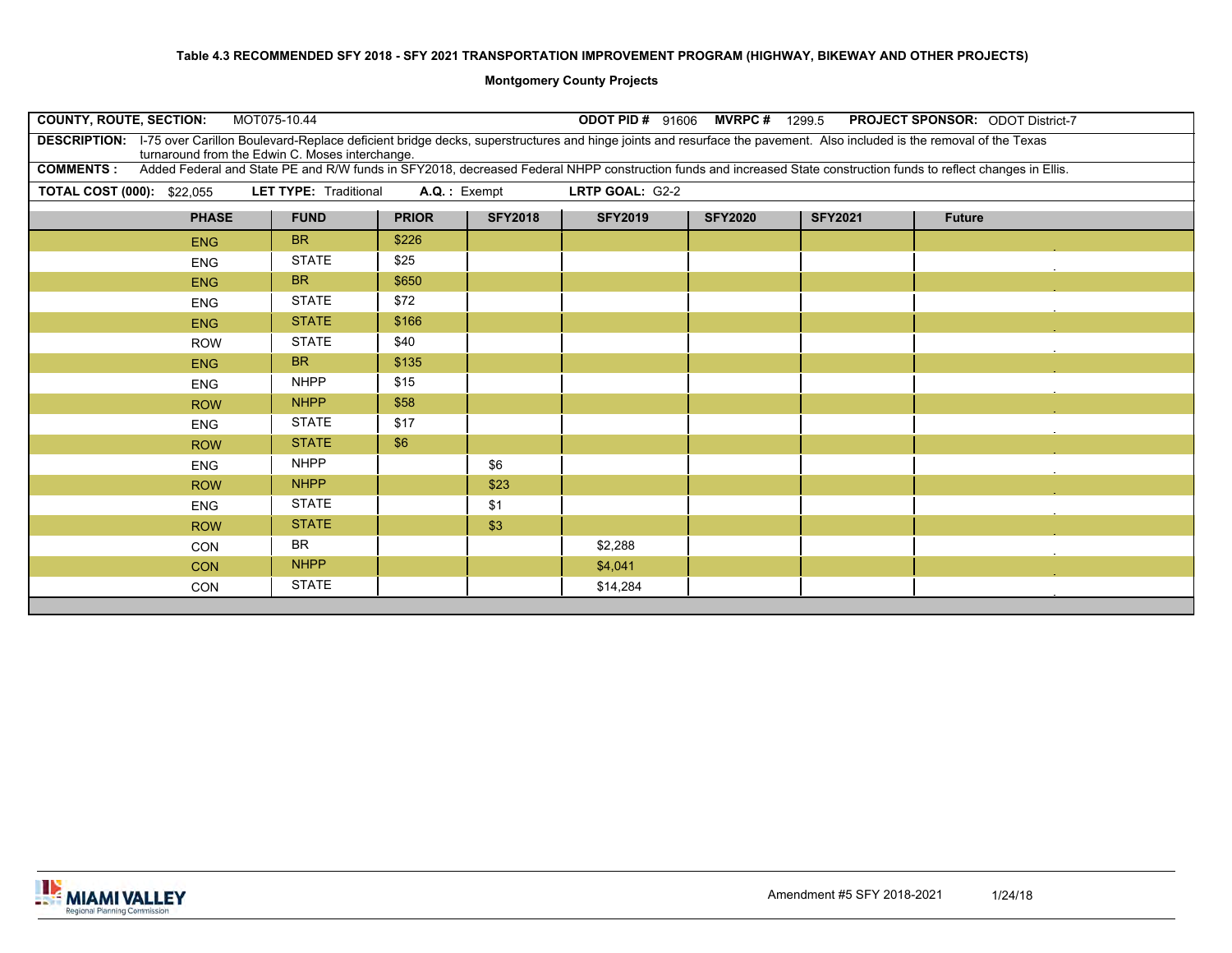| <b>COUNTY, ROUTE, SECTION:</b>                                                                                                       | MOT070-07.08<br><b>ODOT PID #</b><br><b>MVRPC</b> #<br><b>PROJECT SPONSOR: ODOT District-7</b><br>97795<br>1621.5 |       |  |  |         |  |  |  |  |  |  |  |  |
|--------------------------------------------------------------------------------------------------------------------------------------|-------------------------------------------------------------------------------------------------------------------|-------|--|--|---------|--|--|--|--|--|--|--|--|
|                                                                                                                                      | DESCRIPTION: Kimmel Road over I-70-Replace bridge deck, convert to semi-integral abutments and patch structure.   |       |  |  |         |  |  |  |  |  |  |  |  |
| Decreased Federal and State construction funds to reflect changes in Ellis.<br><b>COMMENTS:</b>                                      |                                                                                                                   |       |  |  |         |  |  |  |  |  |  |  |  |
| <b>LET TYPE: Traditional</b><br><b>TOTAL COST (000): \$1,973</b><br>$A.Q.:$ Exempt<br>LRTP GOAL: G2-2                                |                                                                                                                   |       |  |  |         |  |  |  |  |  |  |  |  |
| <b>SFY2018</b><br><b>FUND</b><br><b>PRIOR</b><br><b>SFY2019</b><br><b>PHASE</b><br><b>SFY2020</b><br><b>SFY2021</b><br><b>Future</b> |                                                                                                                   |       |  |  |         |  |  |  |  |  |  |  |  |
| <b>ENG</b>                                                                                                                           | <b>NHPP</b>                                                                                                       | \$576 |  |  |         |  |  |  |  |  |  |  |  |
| <b>ENG</b>                                                                                                                           | STATE                                                                                                             | \$88  |  |  |         |  |  |  |  |  |  |  |  |
| <b>ENG</b>                                                                                                                           | <b>STATE</b>                                                                                                      | \$166 |  |  |         |  |  |  |  |  |  |  |  |
| <b>ENG</b>                                                                                                                           | <b>NHPP</b>                                                                                                       | \$13  |  |  |         |  |  |  |  |  |  |  |  |
| <b>ENG</b>                                                                                                                           | <b>STATE</b>                                                                                                      | \$1   |  |  |         |  |  |  |  |  |  |  |  |
| <b>CON</b>                                                                                                                           | <b>NHPP</b>                                                                                                       |       |  |  | \$1,016 |  |  |  |  |  |  |  |  |
| <b>CON</b>                                                                                                                           | <b>STATE</b>                                                                                                      |       |  |  | \$113   |  |  |  |  |  |  |  |  |
|                                                                                                                                      |                                                                                                                   |       |  |  |         |  |  |  |  |  |  |  |  |

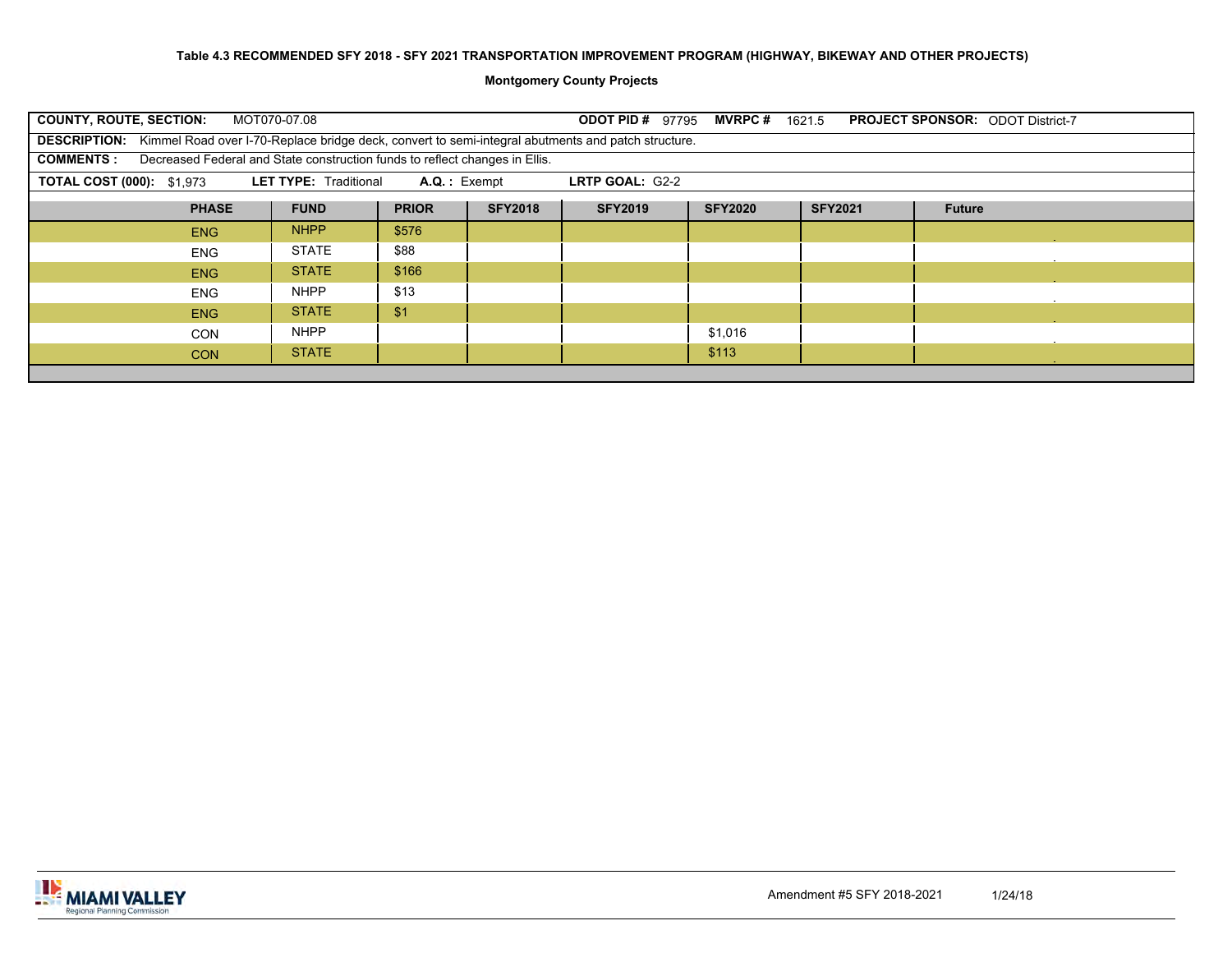

### **Table 4.4 RECOMMENDED SFY 2018 - SFY 2021 TRANSPORTATION IMPROVEMENT PROGRAM (HIGHWAY, BIKEWAY AND OTHER PROJECTS)**

#### **Warren County Projects**

| <b>COUNTY, ROUTE, SECTION:</b>                                                                                                                                                           | WAR - Clear Creek Bikepath<br>Connector                                                                                                                                 |                 |                | <b>ODOT PID # 106223 MVRPC # 2095.7</b> |                |                | <b>PROJECT SPONSOR: Franklin</b> |  |  |  |  |
|------------------------------------------------------------------------------------------------------------------------------------------------------------------------------------------|-------------------------------------------------------------------------------------------------------------------------------------------------------------------------|-----------------|----------------|-----------------------------------------|----------------|----------------|----------------------------------|--|--|--|--|
| DESCRIPTION: Along Clear Creek from the City of Springboro's Hazelwood Park to the City of Franklin Community Park-Construction of a 10' wide shared use path. A bridge will be utilized | for the bikepath to cross Clear Creek just north of Hazelwood Park and the bikepath will cross under I-75 below the I-75 bridge crossing Clear Creek.                   |                 |                |                                         |                |                |                                  |  |  |  |  |
| <b>COMMENTS:</b>                                                                                                                                                                         | New project recently approved by the Board. Federally funded phase occurs beyond the TIP.                                                                               |                 |                |                                         |                |                |                                  |  |  |  |  |
| <b>TOTAL COST (000): \$2,889</b>                                                                                                                                                         | <b>LET TYPE: Traditional</b>                                                                                                                                            | $A.Q.$ : Exempt |                | LRTP GOAL: G2-1                         |                |                |                                  |  |  |  |  |
| <b>PHASE</b><br><b>PRIOR</b><br><b>SFY2018</b><br><b>SFY2019</b><br><b>FUND</b><br><b>SFY2020</b><br><b>SFY2021</b><br><b>Future</b>                                                     |                                                                                                                                                                         |                 |                |                                         |                |                |                                  |  |  |  |  |
| <b>ENG</b>                                                                                                                                                                               | <b>STATE</b>                                                                                                                                                            | \$112           |                |                                         |                |                |                                  |  |  |  |  |
| <b>ROW</b>                                                                                                                                                                               | <b>STATE</b>                                                                                                                                                            | \$60            |                |                                         |                |                |                                  |  |  |  |  |
| <b>ENG</b>                                                                                                                                                                               | <b>LOCAL</b>                                                                                                                                                            |                 | \$225          |                                         |                |                |                                  |  |  |  |  |
| <b>ROW</b>                                                                                                                                                                               | <b>LOCAL</b>                                                                                                                                                            |                 |                |                                         | \$17           |                |                                  |  |  |  |  |
| <b>CON</b>                                                                                                                                                                               | <b>CMAQ</b>                                                                                                                                                             |                 |                |                                         |                |                | \$1,979                          |  |  |  |  |
| <b>CON</b>                                                                                                                                                                               | <b>LOCAL</b>                                                                                                                                                            |                 |                |                                         |                |                | \$495                            |  |  |  |  |
|                                                                                                                                                                                          |                                                                                                                                                                         |                 |                |                                         |                |                |                                  |  |  |  |  |
|                                                                                                                                                                                          |                                                                                                                                                                         |                 |                |                                         |                |                |                                  |  |  |  |  |
| <b>COUNTY, ROUTE, SECTION:</b>                                                                                                                                                           | WAR123-28.55                                                                                                                                                            |                 |                | <b>ODOT PID # 106224 MVRPC # 2097.2</b> |                |                | <b>PROJECT SPONSOR:</b> Franklin |  |  |  |  |
| DESCRIPTION: SR 123 at Shotwell / Beal Road-Reconstruct Beal Road to eliminate skewed angle intersection and obtain 90 degree intersection with SR 123 opposite Shotwell Drive.          | Reconstruction of Beal Drive will add a left turn lane. The existing bridge on Beal Drive will need to be replaced to accommodate the road realignment and widening.    |                 |                |                                         |                |                |                                  |  |  |  |  |
|                                                                                                                                                                                          | Construct new traffic signal at the subject intersection. The traffic signal will have a pedestrian crossing with a pedestrian signal and emergency vehicle preemption. |                 |                |                                         |                |                |                                  |  |  |  |  |
| <b>COMMENTS:</b>                                                                                                                                                                         | New project recently approved by the Board. Federally funded phase occurs beyond the TIP.                                                                               |                 |                |                                         |                |                |                                  |  |  |  |  |
| <b>TOTAL COST (000): \$2,408</b>                                                                                                                                                         | <b>LET TYPE: Traditional</b>                                                                                                                                            | $A.Q.$ : Exempt |                | LRTP GOAL: G2-3                         |                |                |                                  |  |  |  |  |
|                                                                                                                                                                                          | <b>PHASE</b><br><b>FUND</b>                                                                                                                                             | <b>PRIOR</b>    | <b>SFY2018</b> | <b>SFY2019</b>                          | <b>SFY2020</b> | <b>SFY2021</b> | <b>Future</b>                    |  |  |  |  |
| <b>ENG</b>                                                                                                                                                                               | <b>STATE</b>                                                                                                                                                            | \$166           |                |                                         |                |                |                                  |  |  |  |  |
| <b>ROW</b>                                                                                                                                                                               | <b>STATE</b>                                                                                                                                                            | \$10            |                |                                         |                |                |                                  |  |  |  |  |
| <b>ENG</b>                                                                                                                                                                               | <b>LOCAL</b>                                                                                                                                                            |                 |                | \$184                                   |                |                |                                  |  |  |  |  |
| <b>ROW</b>                                                                                                                                                                               | <b>LOCAL</b>                                                                                                                                                            |                 |                |                                         |                | \$25           |                                  |  |  |  |  |
| <b>CON</b>                                                                                                                                                                               | <b>CMAQ</b>                                                                                                                                                             |                 |                |                                         |                |                | \$1,618                          |  |  |  |  |
| <b>CON</b>                                                                                                                                                                               | <b>LOCAL</b>                                                                                                                                                            |                 |                |                                         |                |                | \$404                            |  |  |  |  |

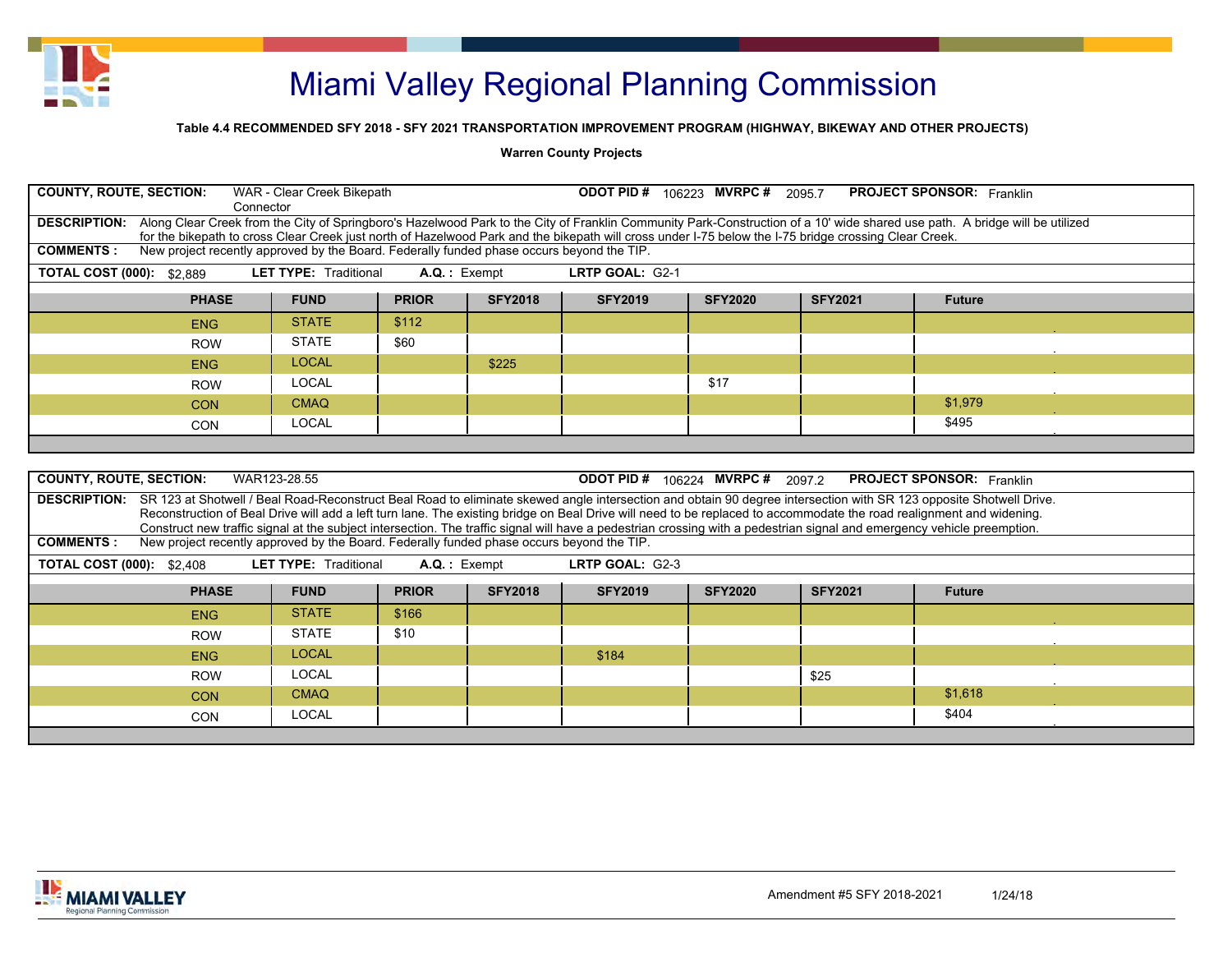**Warren County Projects**

| <b>COUNTY, ROUTE, SECTION:</b><br>WAR - Franklin Signals, Ph. 3<br><b>ODOT PID#</b><br>106226 MVRPC#<br><b>PROJECT SPONSOR: Franklin</b><br>2096.6                                                                                                                                                                                                                                                                                                                                                                                                                                                                                                                                                                                                                |                              |                |                |                   |                       |                |                                    |  |  |  |
|-------------------------------------------------------------------------------------------------------------------------------------------------------------------------------------------------------------------------------------------------------------------------------------------------------------------------------------------------------------------------------------------------------------------------------------------------------------------------------------------------------------------------------------------------------------------------------------------------------------------------------------------------------------------------------------------------------------------------------------------------------------------|------------------------------|----------------|----------------|-------------------|-----------------------|----------------|------------------------------------|--|--|--|
| West 4th Street at Main Street, West 6th Street at Main Street and West 6th Street at River Street-Reconstruction of traffic signals with equipment conforming to current<br><b>DESCRIPTION:</b><br>standards including detection for motorized vehicles, bicycles and pedestrians, emergency vehicle preemption and battery backup. The traffic signal operation will be<br>managed by the City using proposed fiber optic interconnect cable for communications with the traffic signals. In addition the signals at the intersections of West 6th Street at<br>Main Street and West 6th Street at River Street will have railroad preemption.<br>New project recently approved by the Board. Federally funded phase occurs beyond the TIP.<br><b>COMMENTS:</b> |                              |                |                |                   |                       |                |                                    |  |  |  |
|                                                                                                                                                                                                                                                                                                                                                                                                                                                                                                                                                                                                                                                                                                                                                                   |                              |                |                |                   |                       |                |                                    |  |  |  |
| <b>LET TYPE: Traditional</b><br>$A.Q.:$ Exempt<br>LRTP GOAL: G2-3<br><b>TOTAL COST (000): \$1,443</b>                                                                                                                                                                                                                                                                                                                                                                                                                                                                                                                                                                                                                                                             |                              |                |                |                   |                       |                |                                    |  |  |  |
| <b>PHASE</b>                                                                                                                                                                                                                                                                                                                                                                                                                                                                                                                                                                                                                                                                                                                                                      | <b>FUND</b>                  | <b>PRIOR</b>   | <b>SFY2018</b> | <b>SFY2019</b>    | <b>SFY2020</b>        | <b>SFY2021</b> | <b>Future</b>                      |  |  |  |
| <b>ENG</b>                                                                                                                                                                                                                                                                                                                                                                                                                                                                                                                                                                                                                                                                                                                                                        | <b>STATE</b>                 | \$166          |                |                   |                       |                |                                    |  |  |  |
| <b>ENG</b>                                                                                                                                                                                                                                                                                                                                                                                                                                                                                                                                                                                                                                                                                                                                                        | <b>LOCAL</b>                 |                | \$106          |                   |                       |                |                                    |  |  |  |
| <b>CON</b>                                                                                                                                                                                                                                                                                                                                                                                                                                                                                                                                                                                                                                                                                                                                                        | <b>CMAQ</b>                  |                |                |                   |                       |                | \$819                              |  |  |  |
| <b>CON</b>                                                                                                                                                                                                                                                                                                                                                                                                                                                                                                                                                                                                                                                                                                                                                        | <b>LOCAL</b>                 |                |                |                   |                       |                | \$351                              |  |  |  |
|                                                                                                                                                                                                                                                                                                                                                                                                                                                                                                                                                                                                                                                                                                                                                                   |                              |                |                |                   |                       |                |                                    |  |  |  |
| <b>COUNTY, ROUTE, SECTION:</b>                                                                                                                                                                                                                                                                                                                                                                                                                                                                                                                                                                                                                                                                                                                                    | WAR741-13.82                 |                |                | <b>ODOT PID #</b> | 107125 MVRPC # 2087.3 |                | <b>PROJECT SPONSOR:</b> Springboro |  |  |  |
| <b>DESCRIPTION:</b> SR 741 from the Springboro South Corp Line to SR 73-Urban paving.                                                                                                                                                                                                                                                                                                                                                                                                                                                                                                                                                                                                                                                                             |                              |                |                |                   |                       |                |                                    |  |  |  |
| <b>COMMENTS:</b><br>New project, not in current TIP.                                                                                                                                                                                                                                                                                                                                                                                                                                                                                                                                                                                                                                                                                                              |                              |                |                |                   |                       |                |                                    |  |  |  |
| <b>TOTAL COST (000): \$1,677</b>                                                                                                                                                                                                                                                                                                                                                                                                                                                                                                                                                                                                                                                                                                                                  | <b>LET TYPE: Traditional</b> | $A.Q.:$ Exempt |                | LRTP GOAL: G2-2   |                       |                |                                    |  |  |  |
| <b>PHASE</b>                                                                                                                                                                                                                                                                                                                                                                                                                                                                                                                                                                                                                                                                                                                                                      | <b>FUND</b>                  | <b>PRIOR</b>   | <b>SFY2018</b> | <b>SFY2019</b>    | <b>SFY2020</b>        | <b>SFY2021</b> | <b>Future</b>                      |  |  |  |
| <b>ENG</b>                                                                                                                                                                                                                                                                                                                                                                                                                                                                                                                                                                                                                                                                                                                                                        | <b>STATE</b>                 |                | \$67           |                   |                       |                |                                    |  |  |  |
| CON                                                                                                                                                                                                                                                                                                                                                                                                                                                                                                                                                                                                                                                                                                                                                               | <b>LOCAL</b>                 |                |                |                   | \$805                 |                |                                    |  |  |  |
| <b>CON</b>                                                                                                                                                                                                                                                                                                                                                                                                                                                                                                                                                                                                                                                                                                                                                        | <b>STD</b>                   |                |                |                   | \$805                 |                |                                    |  |  |  |

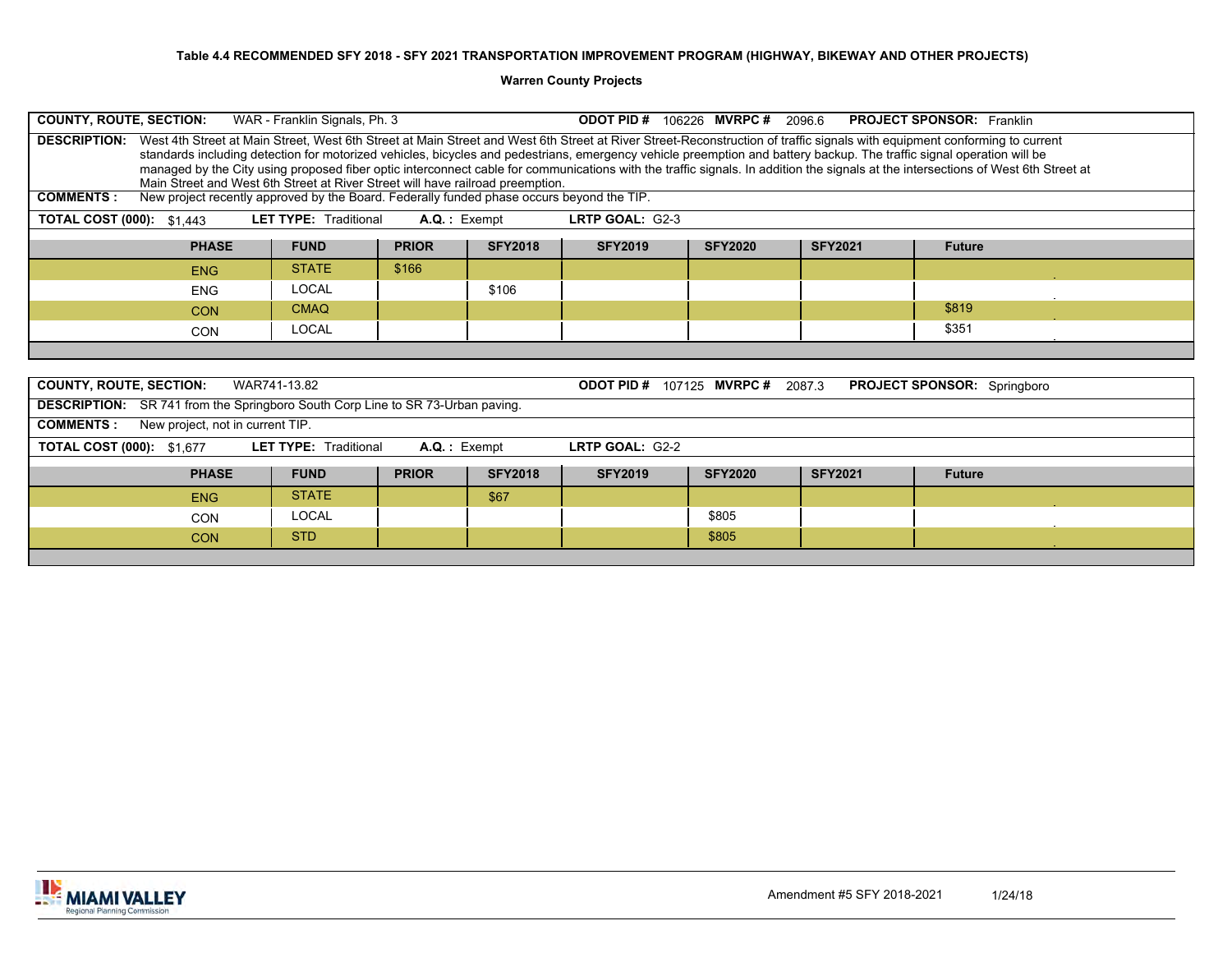

| <b>COUNTY, ROUTE, SECTION:</b><br>MIA571/718-VAR - SLI-032<br>100946 MVRPC#<br><b>PROJECT SPONSOR: ODOT District-7</b><br><b>ODOT PID#</b><br>1818.3                                |                                                                             |                |                |                                     |                |                |                                         |  |  |  |
|-------------------------------------------------------------------------------------------------------------------------------------------------------------------------------------|-----------------------------------------------------------------------------|----------------|----------------|-------------------------------------|----------------|----------------|-----------------------------------------|--|--|--|
| DESCRIPTION: SR 571 from Milton-Potsdam Rd. to SR 48; SR 571 from SR 48 to S. Iddings Rd.; SR 718 from the Pleasant Hill WCL to the ECL; SR 718 from S. Wilson Rd. to I-75-Overlay. |                                                                             |                |                |                                     |                |                |                                         |  |  |  |
| <b>COMMENTS:</b><br>Decreased Federal and State construction funds to reflect changes in Ellis.                                                                                     |                                                                             |                |                |                                     |                |                |                                         |  |  |  |
| TOTAL COST (000):<br><b>LRTP GOAL: <math>G2-2</math></b><br><b>LET TYPE:</b> Traditional<br>$A.Q.:$ Exempt<br>\$804                                                                 |                                                                             |                |                |                                     |                |                |                                         |  |  |  |
| <b>PHASE</b>                                                                                                                                                                        | <b>FUND</b>                                                                 | <b>PRIOR</b>   | <b>SFY2018</b> | <b>SFY2019</b>                      | <b>SFY2020</b> | <b>SFY2021</b> | <b>Future</b>                           |  |  |  |
| ENG                                                                                                                                                                                 | <b>STATE</b>                                                                | \$20           |                |                                     |                |                |                                         |  |  |  |
| <b>CON</b>                                                                                                                                                                          | <b>STATE</b>                                                                |                | \$157          |                                     |                |                |                                         |  |  |  |
| <b>CON</b>                                                                                                                                                                          | <b>STD</b>                                                                  |                | \$627          |                                     |                |                |                                         |  |  |  |
|                                                                                                                                                                                     |                                                                             |                |                |                                     |                |                |                                         |  |  |  |
|                                                                                                                                                                                     |                                                                             |                |                |                                     |                |                |                                         |  |  |  |
| <b>COUNTY, ROUTE, SECTION:</b>                                                                                                                                                      | MOT035/040-02.98/11.69 - SLI-032                                            |                |                | <b>ODOT PID #</b>                   | 100962 MVRPC#  | 1820.3         | <b>PROJECT SPONSOR: ODOT District-7</b> |  |  |  |
| <b>DESCRIPTION:</b> US 35 from the New Lebanon WCL to the ECL; US 40 from Auliwood Rd. to Dog Leg Rd.-Overlay.                                                                      |                                                                             |                |                |                                     |                |                |                                         |  |  |  |
| <b>COMMENTS:</b>                                                                                                                                                                    | Increased Federal and State construction funds to reflect changes in Ellis. |                |                |                                     |                |                |                                         |  |  |  |
| <b>TOTAL COST (000): \$1.162</b>                                                                                                                                                    | <b>LET TYPE: Traditional</b>                                                | $A.Q.:$ Exempt |                | <b>LRTP GOAL: <math>G2-2</math></b> |                |                |                                         |  |  |  |

| <b>PHASE</b> | <b>FUND</b> |              | <b>PRIOR</b> | <b>SFY2018</b> | <b>SFY2019</b> | <b>SFY2020</b> | <b>SFY2021</b> | <b>Future</b> |
|--------------|-------------|--------------|--------------|----------------|----------------|----------------|----------------|---------------|
| <b>ENG</b>   |             | <b>STATE</b> | \$15         |                |                |                |                |               |
| <b>CON</b>   |             | <b>STATE</b> |              | \$229          |                |                |                |               |
| <b>CON</b>   | <b>STD</b>  |              |              | \$918          |                |                |                |               |
|              |             |              |              |                |                |                |                |               |

| <b>COUNTY, ROUTE, SECTION:</b> GRE - Central State FY18 - SLI-032                                                         |              |              |                | <b>ODOT PID #</b> | 101251 <b>MVRPC#</b> | 1928.3         | <b>PROJECT SPONSOR: ODOT District-8</b> |  |  |  |
|---------------------------------------------------------------------------------------------------------------------------|--------------|--------------|----------------|-------------------|----------------------|----------------|-----------------------------------------|--|--|--|
| <b>DESCRIPTION:</b> Central State University-Campus roadway improvements.                                                 |              |              |                |                   |                      |                |                                         |  |  |  |
| Increased State construction funds to reflect changes in Ellis.<br><b>COMMENTS:</b>                                       |              |              |                |                   |                      |                |                                         |  |  |  |
| <b>TOTAL COST (000): \$1,194</b><br><b>LET TYPE:</b> Traditional<br><b>LRTP GOAL: <math>G2-2</math></b><br>$A.Q.:$ Exempt |              |              |                |                   |                      |                |                                         |  |  |  |
| <b>PHASE</b>                                                                                                              | <b>FUND</b>  | <b>PRIOR</b> | <b>SFY2018</b> | <b>SFY2019</b>    | <b>SFY2020</b>       | <b>SFY2021</b> | <b>Future</b>                           |  |  |  |
| ENG                                                                                                                       | <b>STATE</b> | \$57         |                |                   |                      |                |                                         |  |  |  |
| <b>STATE</b><br><b>CON</b><br>\$1,137                                                                                     |              |              |                |                   |                      |                |                                         |  |  |  |
|                                                                                                                           |              |              |                |                   |                      |                |                                         |  |  |  |

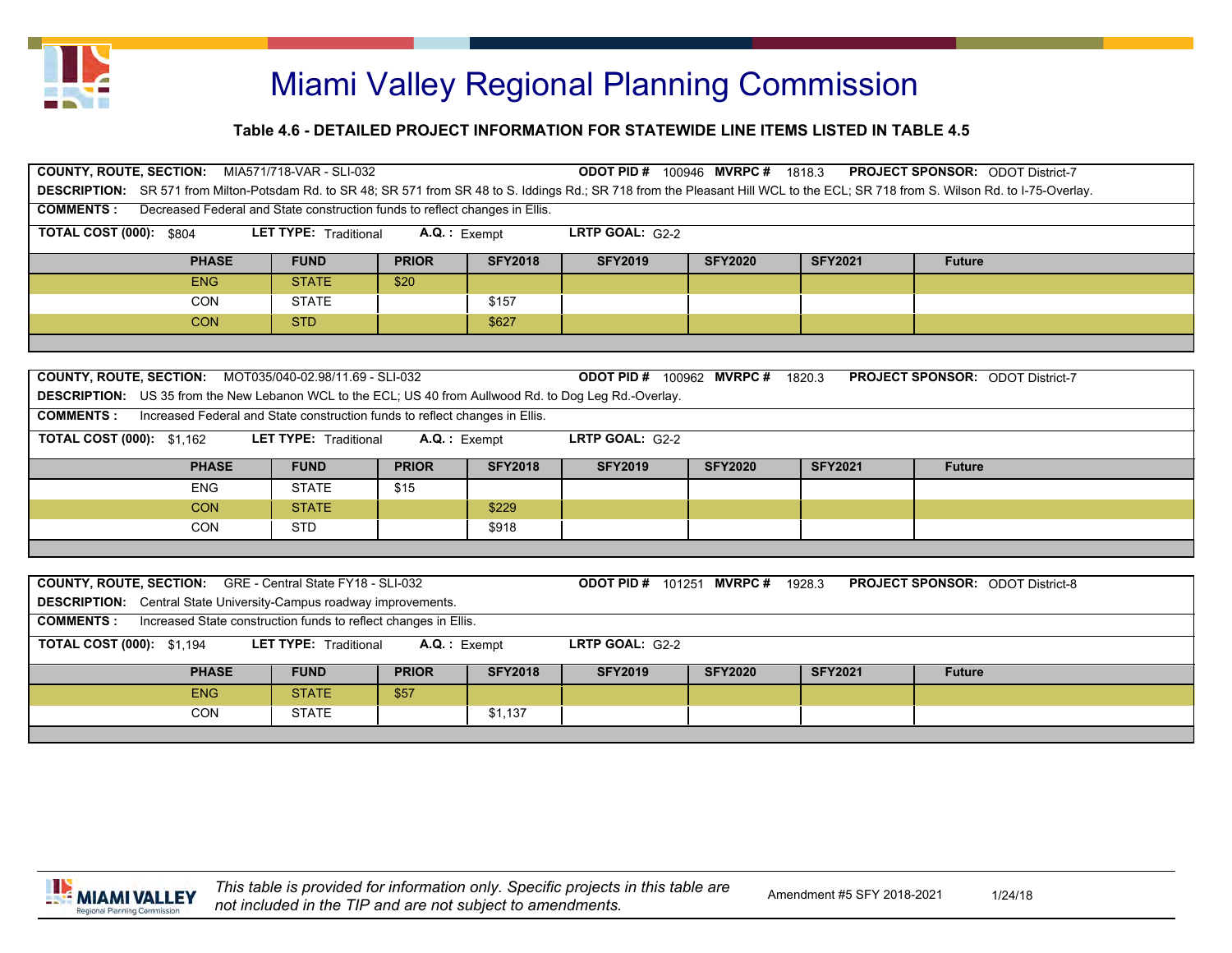| <b>COUNTY, ROUTE, SECTION: MOT - BC FY18 - SLI-032</b><br><b>ODOT PID # 101303 MVRPC # 1810.8</b><br><b>PROJECT SPONSOR: ODOT District-7</b> |                                                                                          |                              |                 |                |                                         |                |                |                                                                                                                                                                                            |  |  |  |
|----------------------------------------------------------------------------------------------------------------------------------------------|------------------------------------------------------------------------------------------|------------------------------|-----------------|----------------|-----------------------------------------|----------------|----------------|--------------------------------------------------------------------------------------------------------------------------------------------------------------------------------------------|--|--|--|
| <b>DESCRIPTION:</b> Various bridges in Montgomery County-Bridge cleaning.                                                                    |                                                                                          |                              |                 |                |                                         |                |                |                                                                                                                                                                                            |  |  |  |
| Increased State PE and construction funds to reflect changes in Ellis.<br><b>COMMENTS:</b>                                                   |                                                                                          |                              |                 |                |                                         |                |                |                                                                                                                                                                                            |  |  |  |
| <b>TOTAL COST (000): \$498</b>                                                                                                               |                                                                                          | <b>LET TYPE: Traditional</b> | $A.Q.$ : Exempt |                | LRTP GOAL: G2-2                         |                |                |                                                                                                                                                                                            |  |  |  |
|                                                                                                                                              | <b>PHASE</b>                                                                             | <b>FUND</b>                  | <b>PRIOR</b>    | <b>SFY2018</b> | <b>SFY2019</b>                          | <b>SFY2020</b> | <b>SFY2021</b> | <b>Future</b>                                                                                                                                                                              |  |  |  |
|                                                                                                                                              | <b>ENG</b>                                                                               | <b>STATE</b>                 | \$56            |                |                                         |                |                |                                                                                                                                                                                            |  |  |  |
|                                                                                                                                              | <b>CON</b>                                                                               | <b>STATE</b>                 |                 | \$442          |                                         |                |                |                                                                                                                                                                                            |  |  |  |
|                                                                                                                                              |                                                                                          |                              |                 |                |                                         |                |                |                                                                                                                                                                                            |  |  |  |
|                                                                                                                                              |                                                                                          |                              |                 |                |                                         |                |                |                                                                                                                                                                                            |  |  |  |
| <b>COUNTY, ROUTE, SECTION: MIA/SHE066-02.26/04.27 - SLI-032</b>                                                                              |                                                                                          |                              |                 |                | <b>ODOT PID # 101569 MVRPC # 1843.5</b> |                |                | <b>PROJECT SPONSOR: ODOT District-7</b>                                                                                                                                                    |  |  |  |
|                                                                                                                                              | and encasing piers at each structure. Reconstruct 100' of bike path with retaining wall. |                              |                 |                |                                         |                |                | DESCRIPTION: SR 66 in Miami County 1,100' south of N. Hardin Rd.; SR 66 in Shelby County 250' north of Houston Rd.-Repair bridges by patching abutments and deck edges using anodes        |  |  |  |
| <b>COMMENTS:</b>                                                                                                                             | Decreased Federal and State construction funds to reflect changes in Ellis.              |                              |                 |                |                                         |                |                |                                                                                                                                                                                            |  |  |  |
| <b>TOTAL COST (000): \$859</b><br><b>LET TYPE: Traditional</b><br>LRTP GOAL: G2-2<br>$A.Q.$ : Exempt                                         |                                                                                          |                              |                 |                |                                         |                |                |                                                                                                                                                                                            |  |  |  |
|                                                                                                                                              |                                                                                          |                              |                 |                |                                         |                |                |                                                                                                                                                                                            |  |  |  |
|                                                                                                                                              | <b>PHASE</b>                                                                             | <b>FUND</b>                  | <b>PRIOR</b>    | <b>SFY2018</b> | <b>SFY2019</b>                          | <b>SFY2020</b> | <b>SFY2021</b> | <b>Future</b>                                                                                                                                                                              |  |  |  |
|                                                                                                                                              | <b>ENG</b>                                                                               | <b>STATE</b>                 | \$141           |                |                                         |                |                |                                                                                                                                                                                            |  |  |  |
|                                                                                                                                              | <b>ROW</b>                                                                               | <b>STATE</b>                 | \$35            |                |                                         |                |                |                                                                                                                                                                                            |  |  |  |
|                                                                                                                                              | <b>CON</b>                                                                               | <b>STATE</b>                 |                 | \$137          |                                         |                |                |                                                                                                                                                                                            |  |  |  |
|                                                                                                                                              | <b>CON</b>                                                                               | <b>STD</b>                   |                 | \$546          |                                         |                |                |                                                                                                                                                                                            |  |  |  |
|                                                                                                                                              |                                                                                          |                              |                 |                |                                         |                |                |                                                                                                                                                                                            |  |  |  |
|                                                                                                                                              |                                                                                          |                              |                 |                |                                         |                |                |                                                                                                                                                                                            |  |  |  |
| COUNTY, ROUTE, SECTION: WAR123-28.77 - SLI-032                                                                                               |                                                                                          |                              |                 |                | <b>ODOT PID # 101842 MVRPC # 1852.8</b> |                |                | <b>PROJECT SPONSOR: ODOT District-8</b>                                                                                                                                                    |  |  |  |
|                                                                                                                                              | further stream meander.                                                                  |                              |                 |                |                                         |                |                | DESCRIPTION: SR 123 in Franklin on a bridge located between Spring Drive and Grand Oak Drive-Install rock channel protection to repair scour that has occurred and protect the bridge from |  |  |  |
| <b>COMMENTS:</b>                                                                                                                             | Decreased Federal and State construction funds to reflect changes in Ellis.              |                              |                 |                |                                         |                |                |                                                                                                                                                                                            |  |  |  |
| <b>TOTAL COST (000): \$190</b>                                                                                                               |                                                                                          | <b>LET TYPE: Traditional</b> | $A.Q.$ : Exempt |                | LRTP GOAL: G2-2                         |                |                |                                                                                                                                                                                            |  |  |  |
|                                                                                                                                              | <b>PHASE</b>                                                                             | <b>FUND</b>                  | <b>PRIOR</b>    | <b>SFY2018</b> | <b>SFY2019</b>                          | <b>SFY2020</b> | <b>SFY2021</b> | <b>Future</b>                                                                                                                                                                              |  |  |  |
|                                                                                                                                              | <b>ENG</b>                                                                               | <b>STATE</b>                 | \$58            |                |                                         |                |                |                                                                                                                                                                                            |  |  |  |
|                                                                                                                                              | <b>CON</b>                                                                               | <b>STATE</b>                 |                 |                | \$26                                    |                |                |                                                                                                                                                                                            |  |  |  |
|                                                                                                                                              | <b>CON</b>                                                                               | <b>STD</b>                   |                 |                | \$105                                   |                |                |                                                                                                                                                                                            |  |  |  |
|                                                                                                                                              |                                                                                          |                              |                 |                |                                         |                |                |                                                                                                                                                                                            |  |  |  |



1/24/18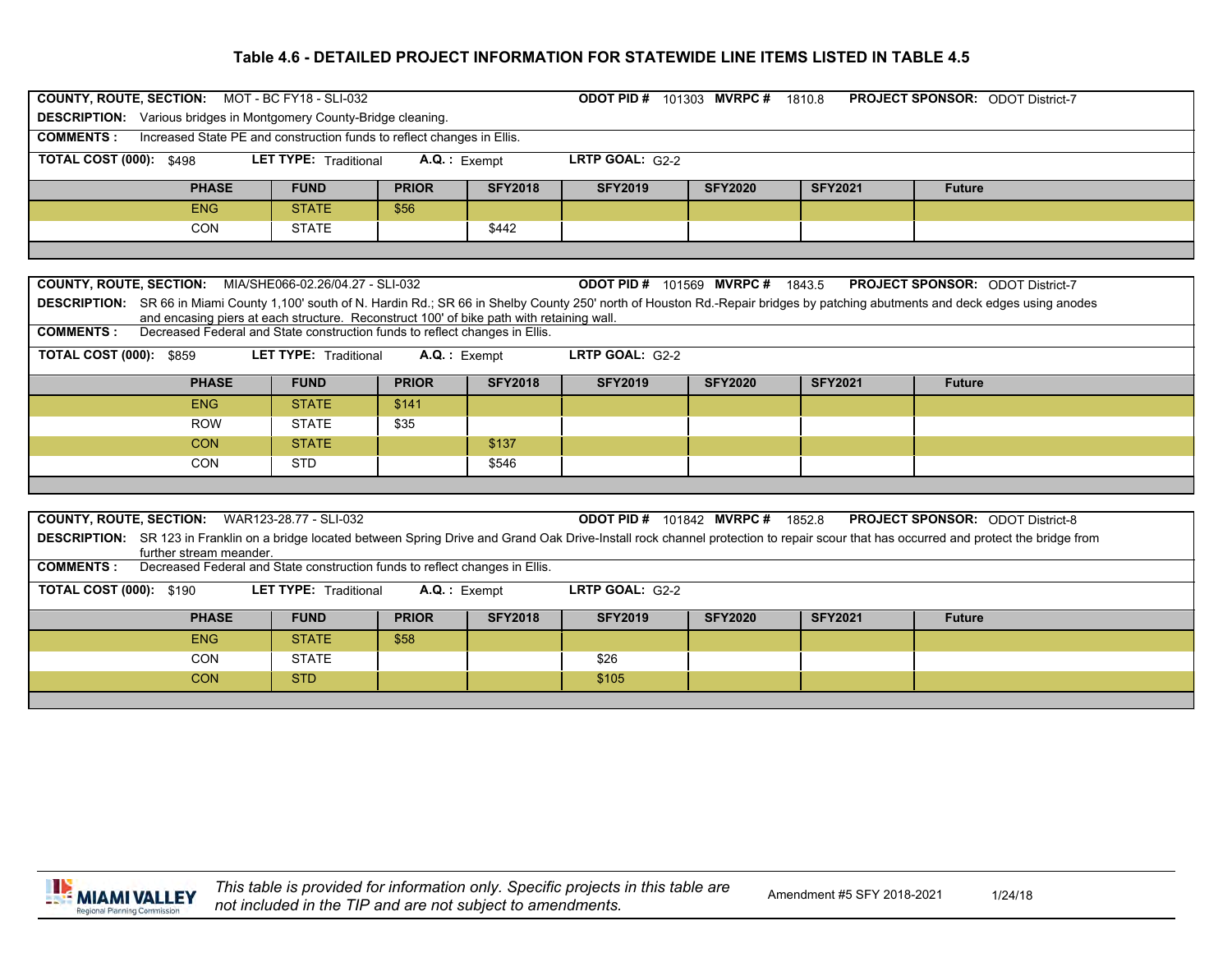| COUNTY, ROUTE, SECTION: MOT725-14.73 - SLI-015<br><b>ODOT PID # 103790 MVRPC # 1921.4</b><br><b>PROJECT SPONSOR: ODOT District-7</b><br>DESCRIPTION: SR 725 from I-75 to Mall Woods Drive/Prestige Plaza Drive-Install overhead lane use signs and "Next Signal" signs on mast arms in advance of signalized intersections in the |                                                                                                      |                 |                |                                         |                |                |                                         |  |  |  |
|-----------------------------------------------------------------------------------------------------------------------------------------------------------------------------------------------------------------------------------------------------------------------------------------------------------------------------------|------------------------------------------------------------------------------------------------------|-----------------|----------------|-----------------------------------------|----------------|----------------|-----------------------------------------|--|--|--|
| Davton Mall area.<br>Increased State PE funds in SFY2018 and construction delayed from SFY2019 to SFY2020 to reflect changes in Ellis.<br><b>COMMENTS:</b>                                                                                                                                                                        |                                                                                                      |                 |                |                                         |                |                |                                         |  |  |  |
| <b>TOTAL COST (000): \$741</b>                                                                                                                                                                                                                                                                                                    | <b>LET TYPE: Traditional</b>                                                                         | $A.Q.$ : Exempt |                | LRTP GOAL: G2-3                         |                |                |                                         |  |  |  |
|                                                                                                                                                                                                                                                                                                                                   |                                                                                                      |                 |                |                                         |                |                |                                         |  |  |  |
| <b>PHASE</b>                                                                                                                                                                                                                                                                                                                      | <b>FUND</b>                                                                                          | <b>PRIOR</b>    | <b>SFY2018</b> | <b>SFY2019</b>                          | <b>SFY2020</b> | <b>SFY2021</b> | <b>Future</b>                           |  |  |  |
| <b>ENG</b>                                                                                                                                                                                                                                                                                                                        | <b>STATE</b>                                                                                         | \$97            |                |                                         |                |                |                                         |  |  |  |
| <b>ENG</b>                                                                                                                                                                                                                                                                                                                        | <b>STATE</b>                                                                                         |                 | \$215          |                                         |                |                |                                         |  |  |  |
| <b>CON</b>                                                                                                                                                                                                                                                                                                                        | <b>HSIP</b>                                                                                          |                 |                |                                         | \$343          |                |                                         |  |  |  |
| <b>CON</b>                                                                                                                                                                                                                                                                                                                        | <b>STATE</b>                                                                                         |                 |                |                                         | \$86           |                |                                         |  |  |  |
|                                                                                                                                                                                                                                                                                                                                   |                                                                                                      |                 |                |                                         |                |                |                                         |  |  |  |
| COUNTY, ROUTE, SECTION: GRE042-13.41 - SLI-032                                                                                                                                                                                                                                                                                    |                                                                                                      |                 |                | <b>ODOT PID # 105684 MVRPC # 2047.7</b> |                |                | <b>PROJECT SPONSOR: ODOT District-8</b> |  |  |  |
| <b>DESCRIPTION:</b> US 42 from Brush Row Rd. and N. Bickett Rd.-Add sidewalks.                                                                                                                                                                                                                                                    |                                                                                                      |                 |                |                                         |                |                |                                         |  |  |  |
| <b>COMMENTS:</b> Decreased Federal construction funds to reflect changes in Ellis.                                                                                                                                                                                                                                                |                                                                                                      |                 |                |                                         |                |                |                                         |  |  |  |
|                                                                                                                                                                                                                                                                                                                                   |                                                                                                      |                 |                |                                         |                |                |                                         |  |  |  |
|                                                                                                                                                                                                                                                                                                                                   | <b>TOTAL COST (000): \$324</b><br>LRTP GOAL: G2-1<br><b>LET TYPE: Traditional</b><br>$A.Q.$ : Exempt |                 |                |                                         |                |                |                                         |  |  |  |
|                                                                                                                                                                                                                                                                                                                                   |                                                                                                      |                 |                |                                         |                |                |                                         |  |  |  |
| <b>PHASE</b>                                                                                                                                                                                                                                                                                                                      | <b>FUND</b>                                                                                          | <b>PRIOR</b>    | <b>SFY2018</b> | <b>SFY2019</b>                          | <b>SFY2020</b> | <b>SFY2021</b> | <b>Future</b>                           |  |  |  |
| <b>ENG</b>                                                                                                                                                                                                                                                                                                                        | <b>STATE</b>                                                                                         | \$68            |                |                                         |                |                |                                         |  |  |  |
| <b>ROW</b>                                                                                                                                                                                                                                                                                                                        | <b>STATE</b>                                                                                         | \$20            |                |                                         |                |                |                                         |  |  |  |
| <b>ROW</b>                                                                                                                                                                                                                                                                                                                        | <b>STATE</b>                                                                                         |                 | \$30           |                                         |                |                |                                         |  |  |  |
| <b>CON</b>                                                                                                                                                                                                                                                                                                                        | <b>HSIP</b>                                                                                          |                 |                | \$13                                    |                |                |                                         |  |  |  |
| CON                                                                                                                                                                                                                                                                                                                               | <b>STATE</b>                                                                                         |                 |                | \$193                                   |                |                |                                         |  |  |  |
|                                                                                                                                                                                                                                                                                                                                   |                                                                                                      |                 |                |                                         |                |                |                                         |  |  |  |
|                                                                                                                                                                                                                                                                                                                                   |                                                                                                      |                 |                |                                         |                |                |                                         |  |  |  |
| <b>COUNTY, ROUTE, SECTION:</b> GRE - Xenia Twp. Your Speed Is Sign Grant - SLI-015                                                                                                                                                                                                                                                |                                                                                                      |                 |                | <b>ODOT PID # 106838 MVRPC # 2078.4</b> |                |                | <b>PROJECT SPONSOR: ODOT District-8</b> |  |  |  |
| <b>DESCRIPTION:</b> Xenia Township-Installation of "Your Speed Is" signs.                                                                                                                                                                                                                                                         |                                                                                                      |                 |                |                                         |                |                |                                         |  |  |  |
| <b>COMMENTS:</b><br>Increased Federal construction funds to reflect changes in Ellis.                                                                                                                                                                                                                                             |                                                                                                      |                 |                |                                         |                |                |                                         |  |  |  |
| <b>TOTAL COST (000): \$19</b>                                                                                                                                                                                                                                                                                                     | LET TYPE: Non-let                                                                                    | A.Q.: Exempt    |                | LRTP GOAL: G2-3                         |                |                |                                         |  |  |  |
| <b>PHASE</b>                                                                                                                                                                                                                                                                                                                      | <b>FUND</b>                                                                                          | <b>PRIOR</b>    | <b>SFY2018</b> | <b>SFY2019</b>                          | <b>SFY2020</b> | <b>SFY2021</b> | <b>Future</b>                           |  |  |  |

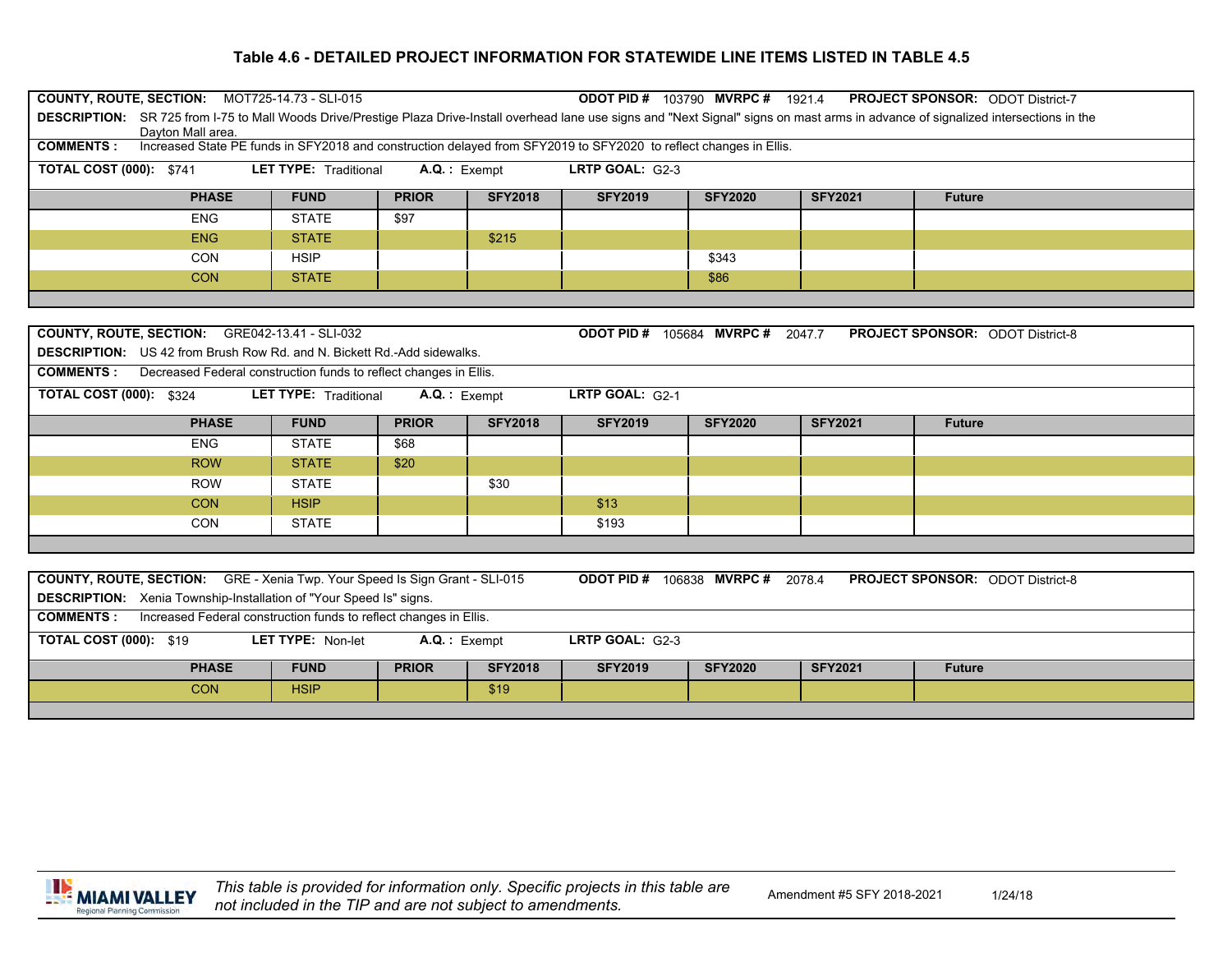| COUNTY, ROUTE, SECTION: MOT - Landscape Maintenance FY18/19 - SLI-032<br><b>ODOT PID # 106884 MVRPC # 20798</b><br><b>PROJECT SPONSOR: ODOT District-7</b>                                                                                                                  |                              |                 |                |                 |                                         |                |                                                                                                                               |  |  |  |  |  |  |  |  |  |
|-----------------------------------------------------------------------------------------------------------------------------------------------------------------------------------------------------------------------------------------------------------------------------|------------------------------|-----------------|----------------|-----------------|-----------------------------------------|----------------|-------------------------------------------------------------------------------------------------------------------------------|--|--|--|--|--|--|--|--|--|
| <b>DESCRIPTION:</b> 1-70/1-75 Interchange-Provide maintenance and upkeep of the existing landscaping.                                                                                                                                                                       |                              |                 |                |                 |                                         |                |                                                                                                                               |  |  |  |  |  |  |  |  |  |
| <b>COMMENTS:</b> Decreased State construction funds to reflect changes in Ellis.                                                                                                                                                                                            |                              |                 |                |                 |                                         |                |                                                                                                                               |  |  |  |  |  |  |  |  |  |
| <b>TOTAL COST (000): \$407</b>                                                                                                                                                                                                                                              | <b>LET TYPE: Traditional</b> |                 | $A.Q.:$ Exempt | LRTP GOAL: G2-2 |                                         |                |                                                                                                                               |  |  |  |  |  |  |  |  |  |
| <b>PHASE</b>                                                                                                                                                                                                                                                                | <b>FUND</b>                  | <b>PRIOR</b>    | <b>SFY2018</b> | <b>SFY2019</b>  | <b>SFY2020</b>                          | <b>SFY2021</b> | <b>Future</b>                                                                                                                 |  |  |  |  |  |  |  |  |  |
| <b>CON</b>                                                                                                                                                                                                                                                                  | <b>STATE</b>                 |                 | \$387          |                 |                                         |                |                                                                                                                               |  |  |  |  |  |  |  |  |  |
| <b>ENG</b>                                                                                                                                                                                                                                                                  | <b>STATE</b>                 |                 | \$20           |                 |                                         |                |                                                                                                                               |  |  |  |  |  |  |  |  |  |
|                                                                                                                                                                                                                                                                             |                              |                 |                |                 |                                         |                |                                                                                                                               |  |  |  |  |  |  |  |  |  |
| COUNTY, ROUTE, SECTION: GRE042-03.40 Safety Study - SLI-032<br><b>ODOT PID # 107069 MVRPC # 2089.4</b><br><b>PROJECT SPONSOR: ODOT District-8</b><br>DESCRIPTION: Intersection of US 42 and Spring Valley-Paintersville Road-Safety study.<br><b>COMMENTS:</b> New project. |                              |                 |                |                 |                                         |                |                                                                                                                               |  |  |  |  |  |  |  |  |  |
| <b>TOTAL COST (000): \$49</b><br>LET TYPE: Non-let<br>LRTP GOAL: G1<br>$A.Q.$ : Exempt                                                                                                                                                                                      |                              |                 |                |                 |                                         |                |                                                                                                                               |  |  |  |  |  |  |  |  |  |
| <b>PHASE</b>                                                                                                                                                                                                                                                                | <b>FUND</b>                  | <b>PRIOR</b>    | <b>SFY2018</b> | <b>SFY2019</b>  | <b>SFY2020</b>                          | <b>SFY2021</b> | <b>Future</b>                                                                                                                 |  |  |  |  |  |  |  |  |  |
| <b>ENG</b>                                                                                                                                                                                                                                                                  | <b>STATE</b>                 |                 | \$49           |                 |                                         |                |                                                                                                                               |  |  |  |  |  |  |  |  |  |
|                                                                                                                                                                                                                                                                             |                              |                 |                |                 |                                         |                |                                                                                                                               |  |  |  |  |  |  |  |  |  |
|                                                                                                                                                                                                                                                                             |                              |                 |                |                 |                                         |                |                                                                                                                               |  |  |  |  |  |  |  |  |  |
|                                                                                                                                                                                                                                                                             |                              |                 |                |                 |                                         |                | COUNTY, ROUTE, SECTION: MOT048-05.39 - SLI-015<br><b>ODOT PID # 107160 MVRPC # 2101.6</b><br>PROJECT SPONSOR: ODOT District-7 |  |  |  |  |  |  |  |  |  |
| DESCRIPTION: SR 48 at Whipp Road-Reconstruct the traffic signal. This will allow backplates and advanced detection to be installed.                                                                                                                                         |                              |                 |                |                 |                                         |                |                                                                                                                               |  |  |  |  |  |  |  |  |  |
| <b>COMMENTS:</b> New project.                                                                                                                                                                                                                                               |                              |                 |                |                 |                                         |                |                                                                                                                               |  |  |  |  |  |  |  |  |  |
| <b>TOTAL COST (000): \$415</b>                                                                                                                                                                                                                                              | <b>LET TYPE: Traditional</b> | A.Q.: Exempt    |                | LRTP GOAL: G2-3 |                                         |                |                                                                                                                               |  |  |  |  |  |  |  |  |  |
| <b>PHASE</b>                                                                                                                                                                                                                                                                | <b>FUND</b>                  | <b>PRIOR</b>    | <b>SFY2018</b> | <b>SFY2019</b>  | <b>SFY2020</b>                          | <b>SFY2021</b> | <b>Future</b>                                                                                                                 |  |  |  |  |  |  |  |  |  |
| <b>ENG</b>                                                                                                                                                                                                                                                                  | <b>HSIP</b>                  |                 | \$49           |                 |                                         |                |                                                                                                                               |  |  |  |  |  |  |  |  |  |
| <b>ENG</b>                                                                                                                                                                                                                                                                  | <b>STATE</b>                 |                 | \$25           |                 |                                         |                |                                                                                                                               |  |  |  |  |  |  |  |  |  |
| <b>ROW</b>                                                                                                                                                                                                                                                                  | <b>STATE</b>                 |                 | \$20           |                 |                                         |                |                                                                                                                               |  |  |  |  |  |  |  |  |  |
| <b>CON</b>                                                                                                                                                                                                                                                                  | <b>HSIP</b>                  |                 |                | \$269           |                                         |                |                                                                                                                               |  |  |  |  |  |  |  |  |  |
| <b>CON</b>                                                                                                                                                                                                                                                                  | <b>NHPP</b>                  |                 |                | \$41            |                                         |                |                                                                                                                               |  |  |  |  |  |  |  |  |  |
| <b>CON</b>                                                                                                                                                                                                                                                                  | <b>STATE</b>                 |                 |                | \$10            |                                         |                |                                                                                                                               |  |  |  |  |  |  |  |  |  |
|                                                                                                                                                                                                                                                                             |                              |                 |                |                 |                                         |                |                                                                                                                               |  |  |  |  |  |  |  |  |  |
|                                                                                                                                                                                                                                                                             |                              |                 |                |                 |                                         |                |                                                                                                                               |  |  |  |  |  |  |  |  |  |
| COUNTY, ROUTE, SECTION: GRE - Xenia Twp. RSA Project - SLI-015                                                                                                                                                                                                              |                              |                 |                |                 | <b>ODOT PID # 107231 MVRPC # 2090.4</b> |                | <b>PROJECT SPONSOR: ODOT District-8</b>                                                                                       |  |  |  |  |  |  |  |  |  |
| <b>DESCRIPTION:</b> Xenia Township-Fund low-cost safety countermeasures on the township roadway system as recommended by the Road Safety Audit Report.                                                                                                                      |                              |                 |                |                 |                                         |                |                                                                                                                               |  |  |  |  |  |  |  |  |  |
| <b>COMMENTS:</b> New project.                                                                                                                                                                                                                                               |                              |                 |                |                 |                                         |                |                                                                                                                               |  |  |  |  |  |  |  |  |  |
| <b>TOTAL COST (000): \$25</b>                                                                                                                                                                                                                                               | LET TYPE: Non-let            | $A.Q.$ : Exempt |                | LRTP GOAL: G2-3 |                                         |                |                                                                                                                               |  |  |  |  |  |  |  |  |  |
| <b>PHASE</b>                                                                                                                                                                                                                                                                | <b>FUND</b>                  | <b>PRIOR</b>    | <b>SFY2018</b> | <b>SFY2019</b>  | <b>SFY2020</b>                          | <b>SFY2021</b> | <b>Future</b>                                                                                                                 |  |  |  |  |  |  |  |  |  |
| <b>CON</b>                                                                                                                                                                                                                                                                  | <b>HSIP</b>                  |                 | \$25           |                 |                                         |                |                                                                                                                               |  |  |  |  |  |  |  |  |  |



This table is provided for information only. Specific projects in this table are **produced for a mendment #5 SFY 2018-2021**<br>not included in the TIP and are not subject to amendments.

1/24/18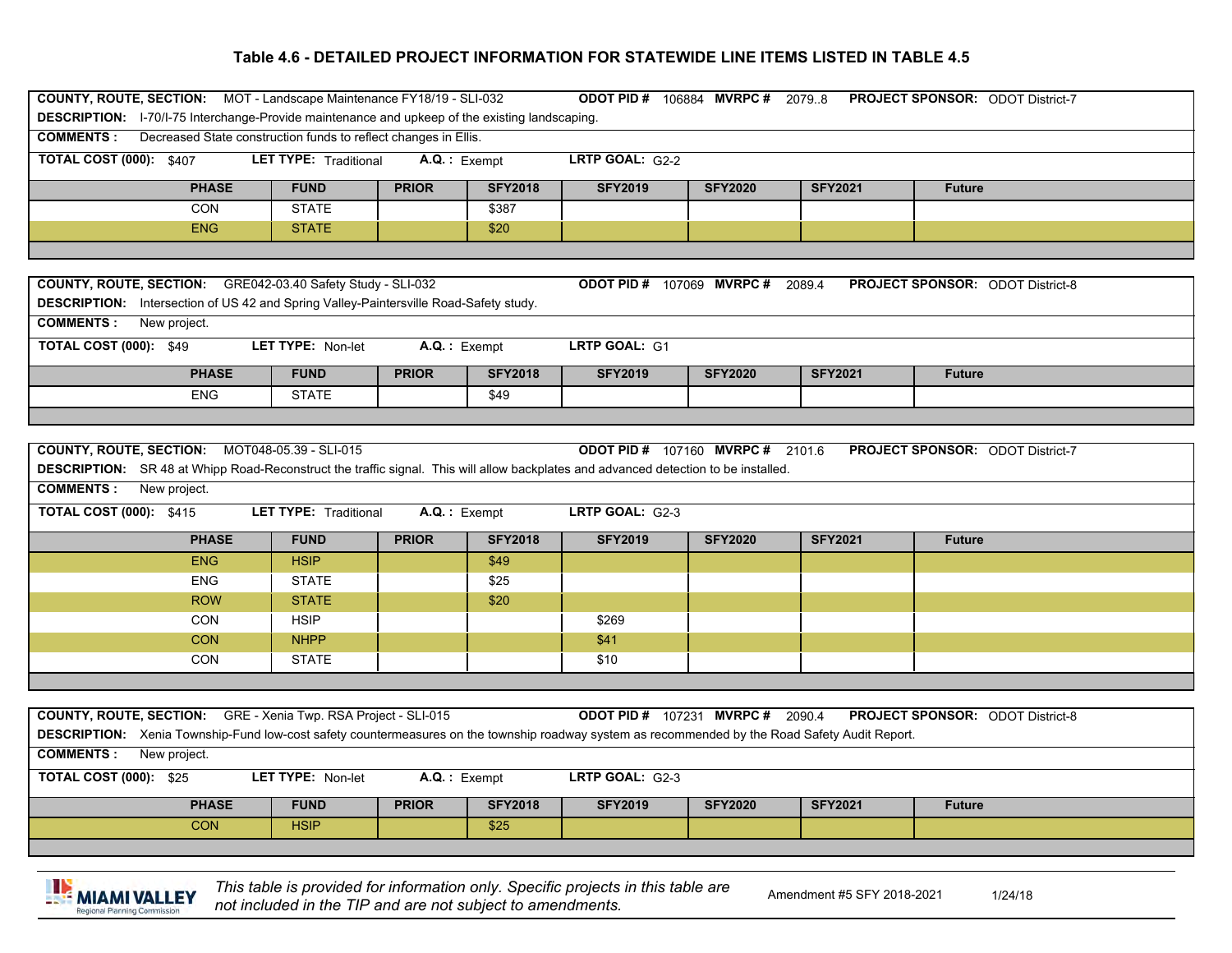| COUNTY, ROUTE, SECTION: MOT075-17.29 - SLI-032<br><b>ODOT PID#</b><br><b>PROJECT SPONSOR: ODOT District-7</b><br>107355 MVRPC#<br>2103.5 |              |                                                                             |                |                |                         |                |                |                                         |  |  |  |
|------------------------------------------------------------------------------------------------------------------------------------------|--------------|-----------------------------------------------------------------------------|----------------|----------------|-------------------------|----------------|----------------|-----------------------------------------|--|--|--|
| <b>DESCRIPTION:</b> 1-75 at Needmore Road-Repair non-emergency accident damage to bridge from truck mounted crane.                       |              |                                                                             |                |                |                         |                |                |                                         |  |  |  |
| <b>COMMENTS:</b><br>New project.                                                                                                         |              |                                                                             |                |                |                         |                |                |                                         |  |  |  |
| <b>TOTAL COST (000): \$95</b><br>LRTP GOAL: G2-2<br><b>LET TYPE: Traditional</b><br>$A.Q.$ : Exempt                                      |              |                                                                             |                |                |                         |                |                |                                         |  |  |  |
|                                                                                                                                          | <b>PHASE</b> | <b>FUND</b>                                                                 | <b>PRIOR</b>   | <b>SFY2018</b> | <b>SFY2019</b>          | <b>SFY2020</b> | <b>SFY2021</b> | <b>Future</b>                           |  |  |  |
|                                                                                                                                          | <b>ENG</b>   | <b>STATE</b>                                                                |                | \$12           |                         |                |                |                                         |  |  |  |
|                                                                                                                                          | <b>CON</b>   | <b>STATE</b>                                                                |                |                |                         | \$83           |                |                                         |  |  |  |
|                                                                                                                                          |              |                                                                             |                |                |                         |                |                |                                         |  |  |  |
|                                                                                                                                          |              |                                                                             |                |                |                         |                |                |                                         |  |  |  |
| <b>COUNTY, ROUTE, SECTION:</b> GRE - Signs FY2018 - SLI-032                                                                              |              |                                                                             |                |                | <b>ODOT PID # 87039</b> | <b>MVRPC#</b>  | 1563.4         | <b>PROJECT SPONSOR: ODOT District-8</b> |  |  |  |
| <b>DESCRIPTION:</b> Various locations in Greene County-Systematic sign upgrade of all signs on all routes in Greene County.              |              |                                                                             |                |                |                         |                |                |                                         |  |  |  |
| <b>COMMENTS:</b>                                                                                                                         |              | Increased Federal IM and NH construction funds to reflect changes in Ellis. |                |                |                         |                |                |                                         |  |  |  |
| <b>TOTAL COST (000): \$1,701</b>                                                                                                         |              | <b>LET TYPE: Traditional</b>                                                | $A.Q.:$ Exempt |                | LRTP GOAL: G2-2         |                |                |                                         |  |  |  |
|                                                                                                                                          | <b>PHASE</b> | <b>FUND</b>                                                                 | <b>PRIOR</b>   | <b>SFY2018</b> | <b>SFY2019</b>          | <b>SFY2020</b> | <b>SFY2021</b> | <b>Future</b>                           |  |  |  |
|                                                                                                                                          | <b>ENG</b>   | <b>STATE</b>                                                                | \$30           |                |                         |                |                |                                         |  |  |  |
|                                                                                                                                          | ENG          | IM                                                                          | \$389          |                |                         |                |                |                                         |  |  |  |
|                                                                                                                                          | <b>CON</b>   | IM                                                                          |                | \$366          |                         |                |                |                                         |  |  |  |
|                                                                                                                                          | <b>CON</b>   | <b>NH</b>                                                                   |                | \$366          |                         |                |                |                                         |  |  |  |
|                                                                                                                                          | <b>CON</b>   | <b>STD</b>                                                                  |                | \$550          |                         |                |                |                                         |  |  |  |
|                                                                                                                                          |              |                                                                             |                |                |                         |                |                |                                         |  |  |  |

| <b>COUNTY, ROUTE, SECTION: MIA048-07.60 - SLI-032</b>                                                                                                                                                                                                                                         |                     |              |                | <b>ODOT PID #</b><br>97764 | <b>MVRPC</b> # 1709.5 |                | <b>PROJECT SPONSOR: ODOT District-7</b> |  |  |  |  |
|-----------------------------------------------------------------------------------------------------------------------------------------------------------------------------------------------------------------------------------------------------------------------------------------------|---------------------|--------------|----------------|----------------------------|-----------------------|----------------|-----------------------------------------|--|--|--|--|
| <b>DESCRIPTION:</b> SR 48 over the Stillwater River-Remove LMC overlay and replace with SDC overlay using hydrodemolition. Refurbish abutment bearings, patch abutments and piers, replace<br>expansion joints, paint ends of beams including end frames and bearings. Seal concrete surface. |                     |              |                |                            |                       |                |                                         |  |  |  |  |
| Increased Federal and State construction funds to reflect changes in Ellis.<br><b>COMMENTS:</b>                                                                                                                                                                                               |                     |              |                |                            |                       |                |                                         |  |  |  |  |
|                                                                                                                                                                                                                                                                                               |                     |              |                |                            |                       |                |                                         |  |  |  |  |
| <b>TOTAL COST (000): \$667</b><br><b>LRTP GOAL: <math>G2-2</math></b><br><b>LET TYPE: Traditional</b><br>$A.Q.:$ Exempt                                                                                                                                                                       |                     |              |                |                            |                       |                |                                         |  |  |  |  |
|                                                                                                                                                                                                                                                                                               |                     |              |                |                            |                       |                |                                         |  |  |  |  |
| <b>PHASE</b>                                                                                                                                                                                                                                                                                  | <b>FUND</b>         | <b>PRIOR</b> | <b>SFY2018</b> | <b>SFY2019</b>             | <b>SFY2020</b>        | <b>SFY2021</b> | <b>Future</b>                           |  |  |  |  |
| ENG                                                                                                                                                                                                                                                                                           | <b>STATE</b>        | \$111        |                |                            |                       |                |                                         |  |  |  |  |
| <b>CON</b>                                                                                                                                                                                                                                                                                    | <b>STATE</b>        |              |                | \$111                      |                       |                |                                         |  |  |  |  |
| <b>CON</b>                                                                                                                                                                                                                                                                                    | <b>STD</b><br>\$444 |              |                |                            |                       |                |                                         |  |  |  |  |
|                                                                                                                                                                                                                                                                                               |                     |              |                |                            |                       |                |                                         |  |  |  |  |

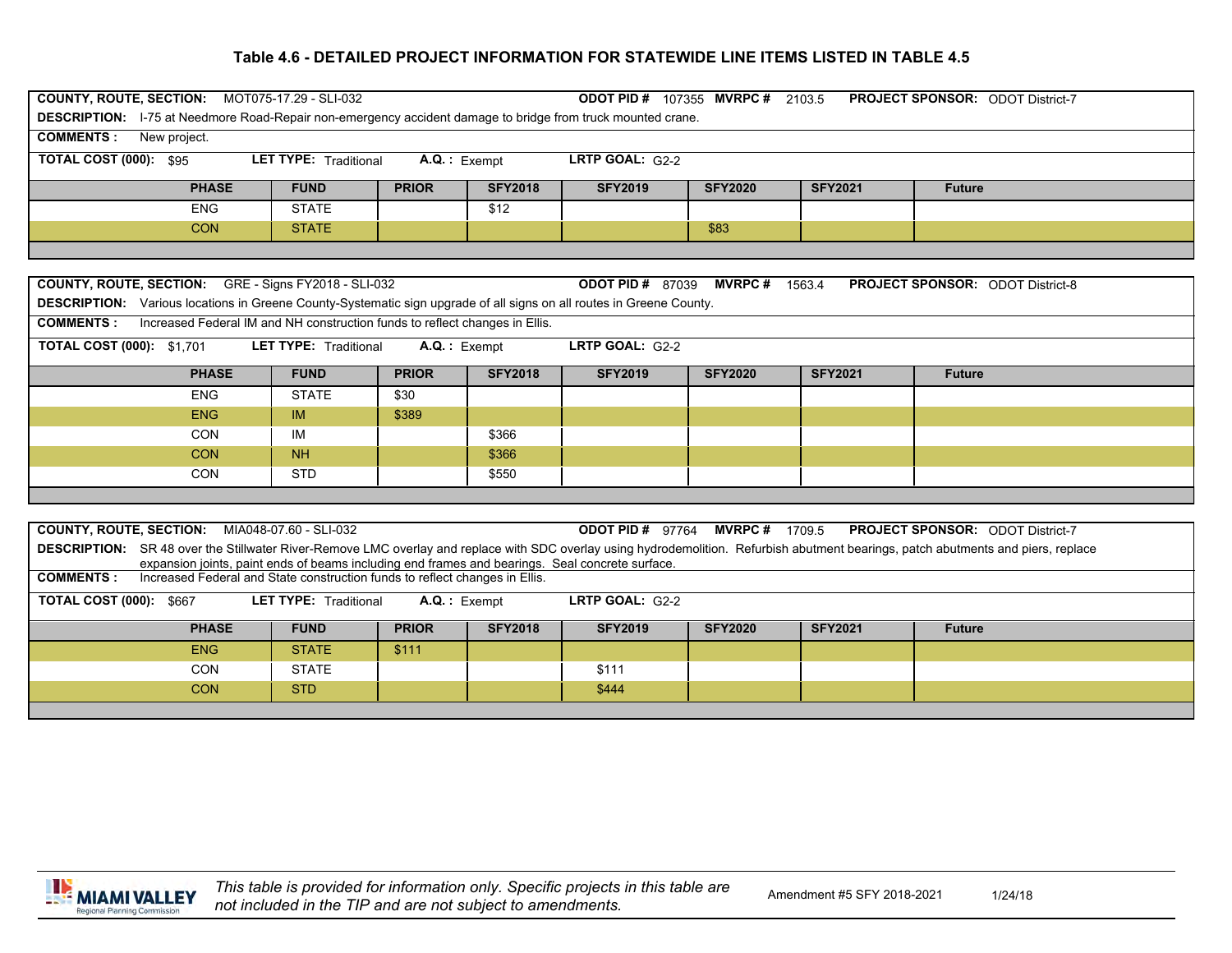| COUNTY, ROUTE, SECTION: MIA041-09.41 - SLI-032                                                                            |              |              |                | <b>ODOT PID #</b><br>97966 | <b>MVRPC</b> # $1712.3$ |                |               | <b>PROJECT SPONSOR: ODOT District-7</b> |  |  |
|---------------------------------------------------------------------------------------------------------------------------|--------------|--------------|----------------|----------------------------|-------------------------|----------------|---------------|-----------------------------------------|--|--|
| <b>DESCRIPTION:</b> SR 41 from SR 55 to I-75-Resurface the existing roadway with asphalt concrete.                        |              |              |                |                            |                         |                |               |                                         |  |  |
| Construction delayed from SFY2019 to SFY2023 to reflect changes in Ellis.<br><b>COMMENTS:</b>                             |              |              |                |                            |                         |                |               |                                         |  |  |
| <b>TOTAL COST (000): \$1,113</b><br><b>LRTP GOAL: <math>G2-2</math></b><br><b>LET TYPE:</b> Traditional<br>$A.Q.:$ Exempt |              |              |                |                            |                         |                |               |                                         |  |  |
| <b>PHASE</b>                                                                                                              | <b>FUND</b>  | <b>PRIOR</b> | <b>SFY2018</b> | <b>SFY2019</b>             | <b>SFY2020</b>          | <b>SFY2021</b> | <b>Future</b> |                                         |  |  |
|                                                                                                                           |              |              |                |                            |                         |                |               |                                         |  |  |
| <b>ENG</b>                                                                                                                | <b>STATE</b> | \$32         |                |                            |                         |                |               |                                         |  |  |
| <b>CON</b>                                                                                                                | <b>LOCAL</b> |              |                |                            |                         |                | \$216         |                                         |  |  |
| <b>CON</b>                                                                                                                | <b>STD</b>   |              |                |                            |                         |                | \$865         |                                         |  |  |
|                                                                                                                           |              |              |                |                            |                         |                |               |                                         |  |  |